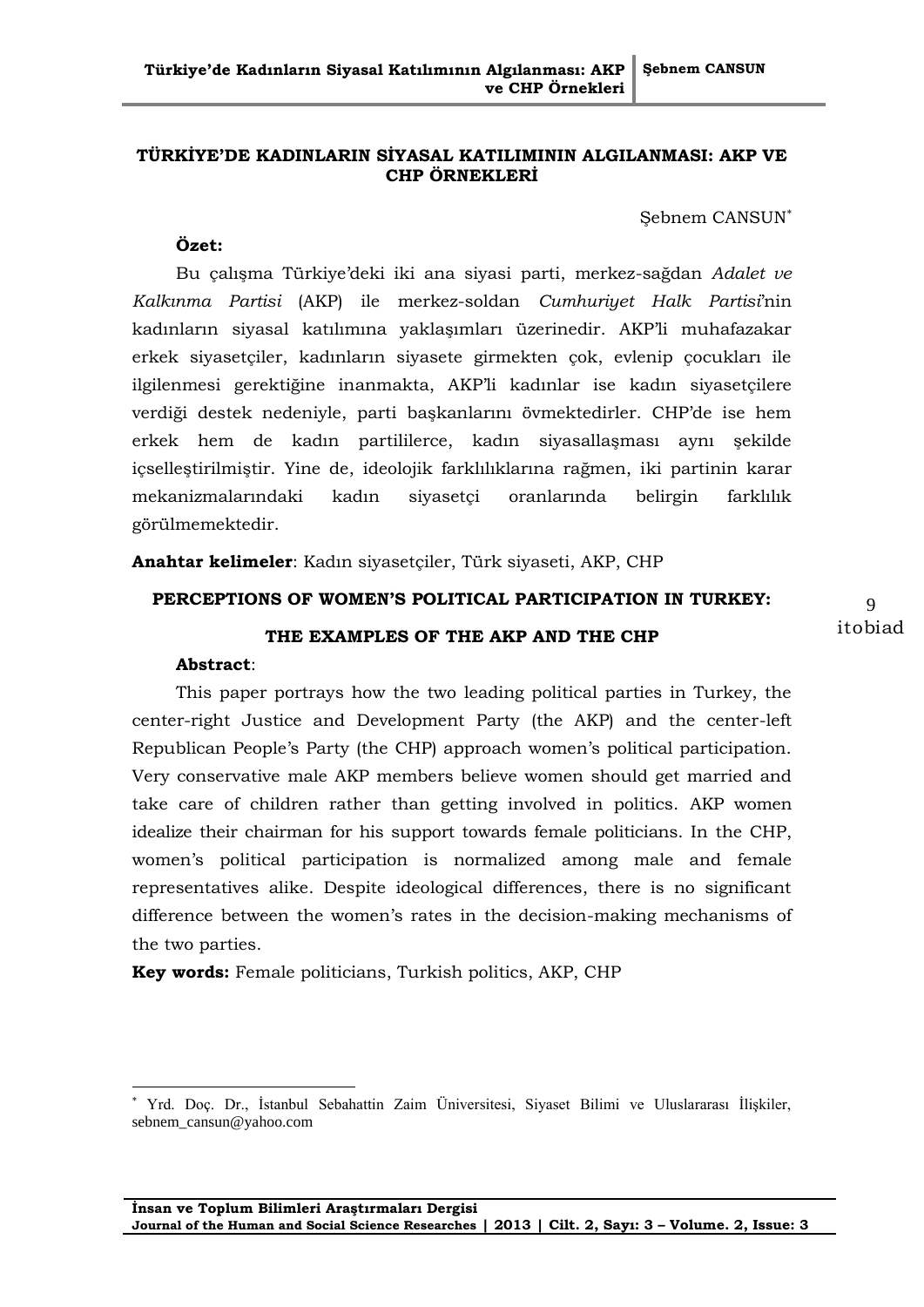Turkey"s wish to enter the European Union (EU) and its official candidacy since 1999 have pushed the country to focus on the issues that have been neglected for a long time. Women"s issues have come onto the political agenda as part of the EU accession process, and women's political participation has attracted more attention than ever in the press during this period. This article portrays perceptions of women's political participation in Turkey and attempts to locate the corresponding differences between a right-wing and a left-wing Turkish political party.

The two political parties under consideration here are the AKP (*Adalet ve Kalkınma Partisi,* the Justice and Development Party) and the CHP (*Cumhuriyet Halk Partisi*, the Republican People"s Party). These two parties win most of the votes in Turkey. The AKP has headed a singleparty government since 2002, which has meant the CHP has functioned as the main opposition party ever since. The AKP won 50 percent of the popular vote and the CHP 26 percent in 2011.<sup>1</sup>

The AKP declares itself to be both conservative and democratic. Although it has embraced politicians from all right-wing parties, its leading staff come from former Islamist parties.<sup>2</sup> Some of the AKP"s actions (starting with a proposal to criminalize adultery in 2004, later withdrawn) have given the impression that the party rulers have a hidden Islamist agenda.<sup>3</sup> Meanwhile, the CHP is the party established by Atatürk, the founder of modern Turkey. It declares itself to be both secular and social democratic but does occasionally play the religion card for electoral purposes.<sup>4</sup> In fact, it is hard for a political party to

 $\overline{a}$ 

<sup>1</sup> Seçim 2011, *Ntvmsnbc Seçim (Ntvmsnbc Election)*, Retrieved on January 8, 2011, [http://secim2011.ntvmsnbc.com/.](http://secim2011.ntvmsnbc.com/)

<sup>2</sup> Feroz Ahmad, *Turkey, The Quest for Indentity* (Oxford: Oneworld, 2005), p. 172–173.

<sup>3</sup> William Hale, "Christian Democracy and the JDP, Parallels and Contrasts", *The Emergence of a New Turkey, Democracy and the AK Parti,* Hakan Yavuz (ed.), (Utah: The University of Utah Press, 2006), p. 79.

<sup>4</sup> Altan Öymen, *Değişim Yılları* (Years of change) (Ankara: Doğan Kitap, 2004), p. 326.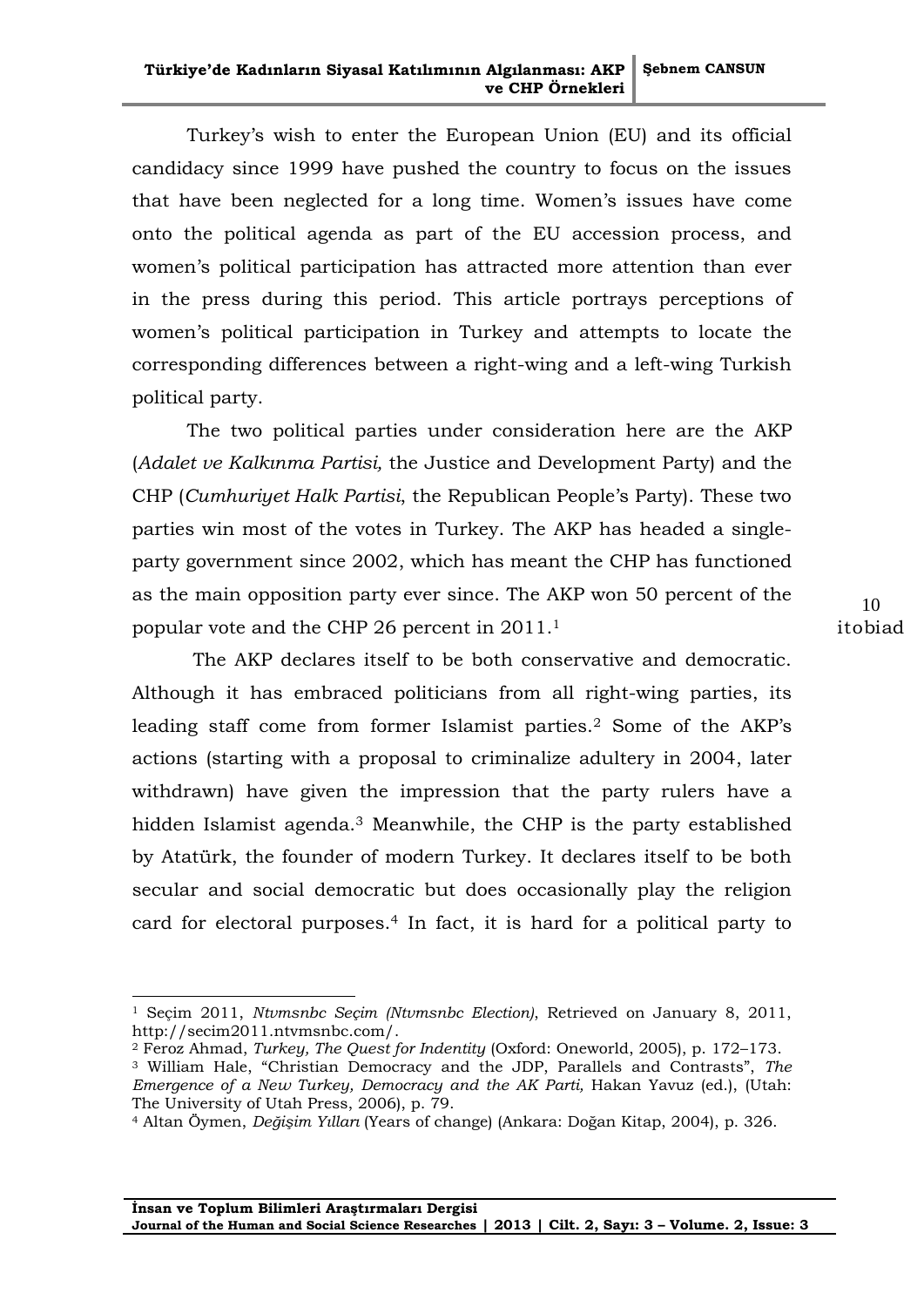achieve strong electoral results in Turkey without taking into consideration people"s religious sensitivities.

## **The research**

The research data come from the party documents (i.e. programs, statutes, internal publications), two ideologically opposed dailies *(Yeni Şafak*- New Dawn and *Cumhuriyet*-The Republic) and interviews conducted with at least one man and one woman from every level of hierarchy in each of these parties. The research period is limited to the years after the Helsinki Summit in December 1999. This is the year the European Union officially accepted Turkey"s candidacy for accession.

|            | Man | Woman | <b>Total</b> |
|------------|-----|-------|--------------|
| <b>AKP</b> | 12  | 16    | 28           |
| <b>CHP</b> | 10  | 15    | 25           |
| Total      | 22  | 31    | 53           |

|  |  |  |  | Table $N^{\circ}1.$ General information on the interviewees |
|--|--|--|--|-------------------------------------------------------------|
|--|--|--|--|-------------------------------------------------------------|

The party programs, statutes and the internal publications were read first. Then, the dailies were analysed. Finally, interviews were conducted between November 2006 and February 2007. The interview transcripts were treated through the qualitative data analysis software Atlas-ti, and the results were supplemented with a discourse analysis of the dailies at the end of 2012.

## **Approaches to women's political participation in general**

International organizations accept that women's political participation is a democratic necessity. The Convention on the Elimination of All Forms of Discrimination against Women (CEDAW) has advocated ever since 1979 that states should accept equal rights and opportunities among men and women for political and public participation (Article 7). The United Nations Fourth World Conference on Women (1995), the Council of the European Union (1995, 1996) and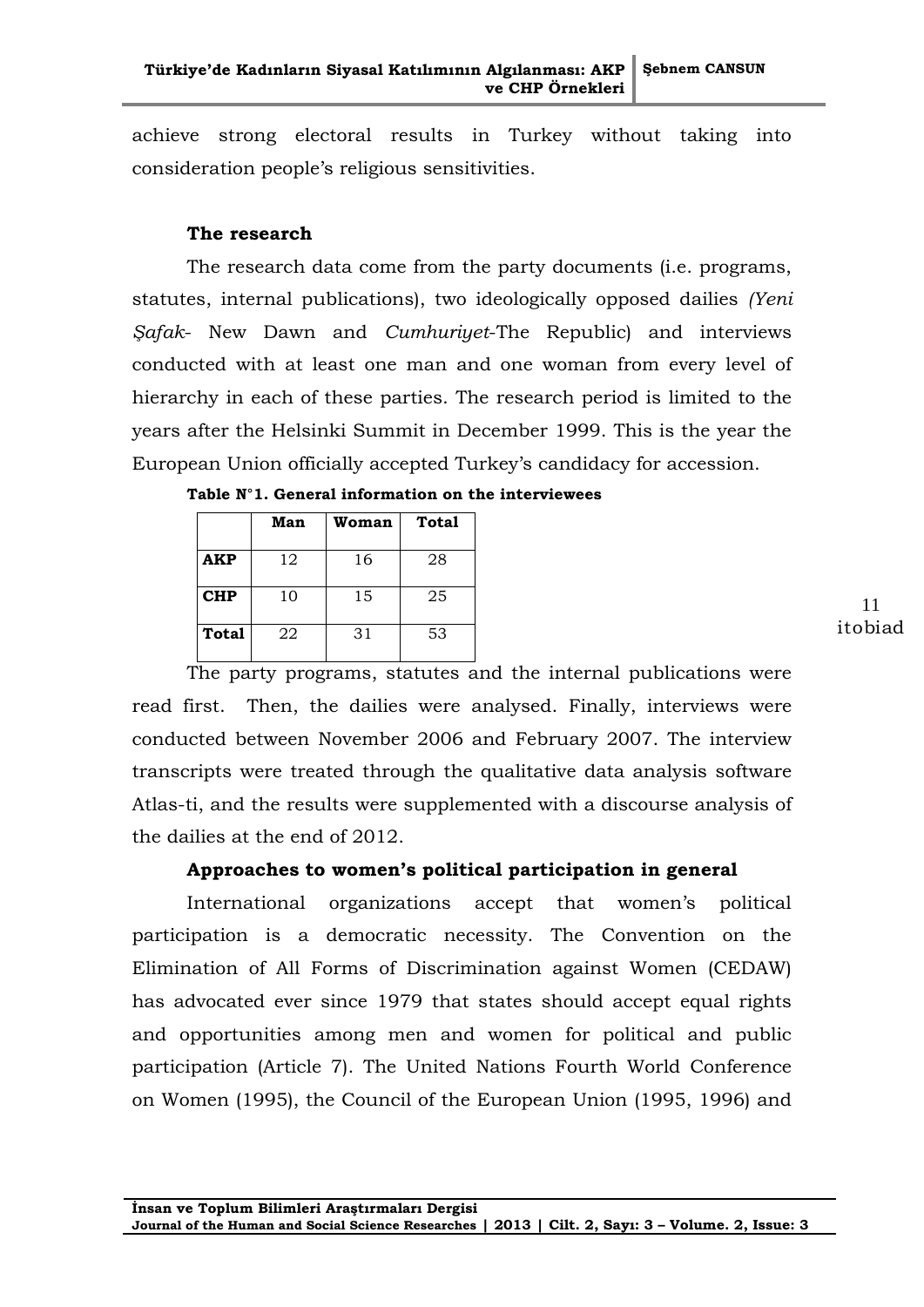the European Council (1997) have also declared the democratic necessity of equal participation of both genders in the society.

Theories that attempt to explain the under-representation of women in politics focus on issues of political culture, socialization, role conflict, and discrimination against women by the political elites, the electorate and the political system.<sup>5</sup> Also, in Muslim countries, women's exercise of power is sometimes taken as a problematic. According to some researchers, in Muslim societies, women have a second-class status and rarely hold positions of authority positions.<sup>6</sup> Meanwhile, according to the Presidency of the Higher Committee of Religious Affairs in Turkey, women who have the knowledge and merit can take on any position of responsibility, including those of running a state.<sup>7</sup>

Generally speaking, left and center-left parties are perceived as having more favorable attitudes to the 'women's cause' as a component of faithfulness to equality.<sup>8</sup> Historically speaking, the feminist movement has always had a connection with the left-wing parties<sup>9</sup> and most academic works characterize the left as more prowomen than the right.<sup>10</sup> However, some recent academic works have

<sup>5</sup> Janet Clark, "Getting There: Women in Political Office", *Annals of the American Academy of Political and Social Science*, Vol. 515, *American Feminism: New Issues for a Mature Movement* (May 1991), p. 63-76.

<sup>6</sup> Watson, Robert, Jencik, Alicia Jencik and Selzer, Judith, "Women World Leaders: Comparative Analysis and Gender Experiences", *Journal of International Women's Studies,* Vol.7, N˚2 (November 2005), p. 70. 53-76.

<sup>7</sup> The Presidency of Religious Affairs of the Republic of Turkey, October 24, 2002, "Women"s taking place in work and administration", Retrieved on October 3, 2008, http://www.diyanet.gov.tr/english/karar.asp?id=3&sorgu=1.

<sup>8</sup> Richard Matland and Donley Studlar, "The Contagion of Women Candidates in Single-Member District and Proportional Representation Systems: Canada and Norway", *Journal of Politics* 58 (3) (1996), p. 707-733; Mala Htun and Timothy Power, "Gender Parities and Support for Equal Rights in the Brazilian Congress", *Latin American Politics and Society* 48 (4) (2006), p. 83–104; Kimberly Cowell-Meyers & Laura Langbein, "Linking Women"s Descriptive and Substantive Representation in the United States", *Politics & Gender* 5 (2009), p. 491-518.

<sup>9</sup> Mary Katzenstein and Carol McClurg Mueller, *The Women's Movements of the US and Western Europe* (Philadelphia: Temple University Press, 1987).

<sup>10</sup> Monica Threlfall, "Explaining Gender Parity Representation in Spain: The Internal Dynamics of Parties", *West European Politics* Vol. 30, No. 5 (November 2007), p. 1068– 1095.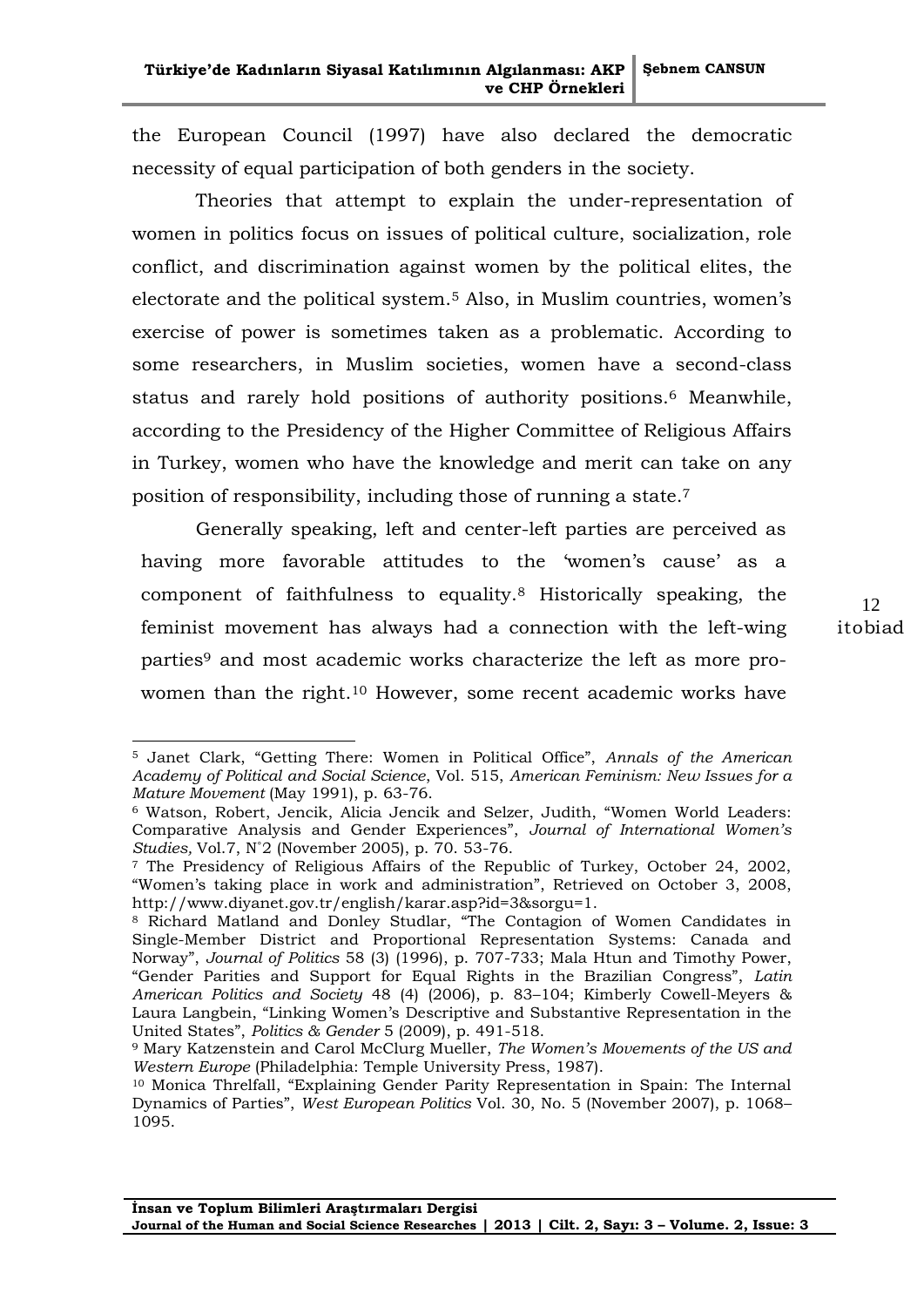demonstrated the failure of some left-wing governments and noted the success of some right-wing governments regarding feminist politics. For example, according to Lovenduski and Norris, left-wing parties do not do much better than right-wing parties in this respect.<sup>11</sup> According to Guadagnini, right-wing parties set and meet gender quotas more effectively than left-wing parties.<sup>12</sup> Nevertheless, the relationship between the right and women is not always a smooth one. For example, sociologist Fodor affirms that in the case of the Czech Republic, left-wing parties are more likely to keep promises to women<sup>13</sup>. Hinojosa's research indicates that women from the rightwing Independent Democratic Union who are elected to municipal assemblies remain under the power of men.<sup>14</sup>

# **The positions of the two parties regarding women's political participation**

The rates of women's participation in the decision-making mechanisms of government, as well as in the local and national assemblies of the AKP and the CHP, give us some basic information on how these two parties approach women. The AKP, despite its traditional approach towards women and position vis-à-vis family and society, is not significantly behind the CHP. The CHP has set a women's participation quota of 25 percent in its statutes since 1989, which was raised to 33 percent in 2012. However, the AKP reaches pretty much the same rates through 'soft quotas'. Party chairman Tayyip Erdoğan verbally supports the presence of female politicians in decision-making apparatuses, and this support translates into

-

<sup>11</sup> Joni Lovenduski and Pippa Norris, *Gender and Party Politics* (London: Sage, 1993). <sup>12</sup> Marila Guadagnini, "Gendering the debate on political representation in Italy: a

difficult challenge", *State Feminism and Political Representation*, Joni Lovenduski et al. (eds.) (Cambridge: Cambridge University Press, 2005), p. 130-152.

<sup>13</sup> Eva Fodor, "Women and Political Engagement in East-Central Europe", *Governing Women, Women's Political Effectiveness in Contexts of Democratization and Governance Reform*, Anne-Marie Goetz (ed.) (New York: Routledge, 2009), p. 112-128.

<sup>&</sup>lt;sup>14</sup> Magda Hinojosa, "Whatever the Party Asks of Me: Women's Political Representation in Chile"s Unio"n Demo"crata Independiente", *Politics & Gender*, 5 (2009), p. 377–407.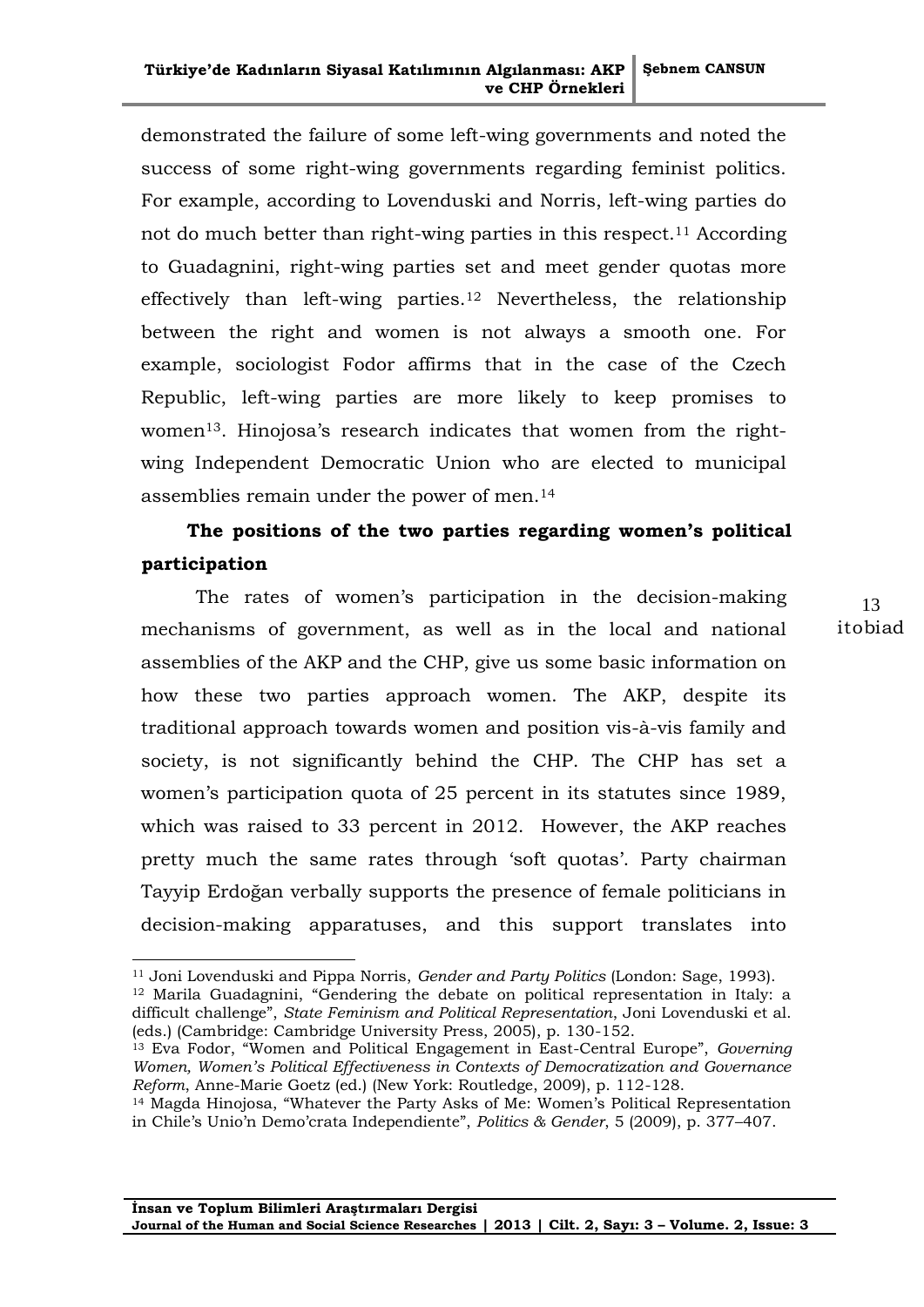practice.<sup>15</sup> Female AKP members are aware of their chairman"s attitude and praise him for this support.<sup>16</sup> The AKP"s practices carry a paternalist tone, which does not exist in the CHP.

**Table N° 2. Percentages of women in the party direction<sup>17</sup>**

|                                                         | AKP  | CHP  |
|---------------------------------------------------------|------|------|
| Women in the Central Executive Committee                |      | 23.5 |
| Women in the Central Decision-Making and Administrative |      |      |
| Committee/Party Assembly                                | 29.4 | 26   |
| Women in the Central Disciplinary Board                 | 27.2 | 20   |
| Women among provincial chairs                           |      | 2.4  |

## **Table N° 3. Percentages of women in the local and national assemblies as of 2012<sup>18</sup>**

|                           | AKF | סטי |
|---------------------------|-----|-----|
| Women in local assemblies | 4.6 |     |
| Women in the parliament   |     |     |

According to the 2005 report on the AKP"s millennium development goals, the feeble proportion of women in decision-making political mechanisms is a democratic deficit, and its goal is for 17 percent of deputies to be female by 2015.<sup>19</sup> The party supports women"s participation and representation in political life. In its program, the AKP promises to encourage women to join the party and to take active roles in

<sup>16</sup> "Kadınlarımızın Seçme ve Seçilme Hakkını Alışlarının 70. Yıldönümü" (The 70th anniversary of our women"s getting the right to vote and to run for office), *Türkiye Bülteni*, January 2005, N˚20, Retrieved on January 5, 2010, http://www.turkiyebulteni.net/20/33.htm.

-

Grand National Assembly of Turkey), Retrieved on January 5, 2013,

<sup>14</sup> itobiad

<sup>15</sup> Cansun, Şebnem, "Siyasette Cinsiyet Kotası: AKP ve CHP Örnekleri" (Gender quotas in politics: The JDP and the RPP examples*), İstanbul Sabahattin Zaim University Journal of Social Sciences* 1(1) (November 2012), p. 78-96.

<sup>17</sup> Ka-der, *Kadın İstatistikleri* (Statistics on women), 2012.

<sup>&</sup>lt;sup>18</sup> "Türkiye Büyük Millet Meclisi Milletvekilleri Dağılımı" (The distribution of deputies in the

[http://www.tbmm.gov.tr/develop/owa/milletvekillerimiz\\_sd.dagilim;](http://www.tbmm.gov.tr/develop/owa/milletvekillerimiz_sd.dagilim) CHP, *Belediye Meclis Üyeliklerinde Kadın Varlığı* (The presence of women in local assemblies), Retrieved on January 5, 2013, [http://chpkadin.chp.org.tr/wpcontent/uploads/2011/09/Belediye\\_meclis\\_uyeliklerin](http://chpkadin.chp.org.tr/wpcontent/uploads/2011/09/Belediye_meclis_uyeliklerinde_Kad%C4%25%091n_Varligi.pdf) de\_Kad%C4% [1n\\_Varligi.pdf.](http://chpkadin.chp.org.tr/wpcontent/uploads/2011/09/Belediye_meclis_uyeliklerinde_Kad%C4%25%091n_Varligi.pdf)

<sup>19</sup> Sayın, Aysun, *Kota el kitabı, Geçici Özel Önlem Politikası, Kota* (The quota handbook: A temporary special measure, the quota policy) (Ankara: Ka-Der, 2007), p. 25).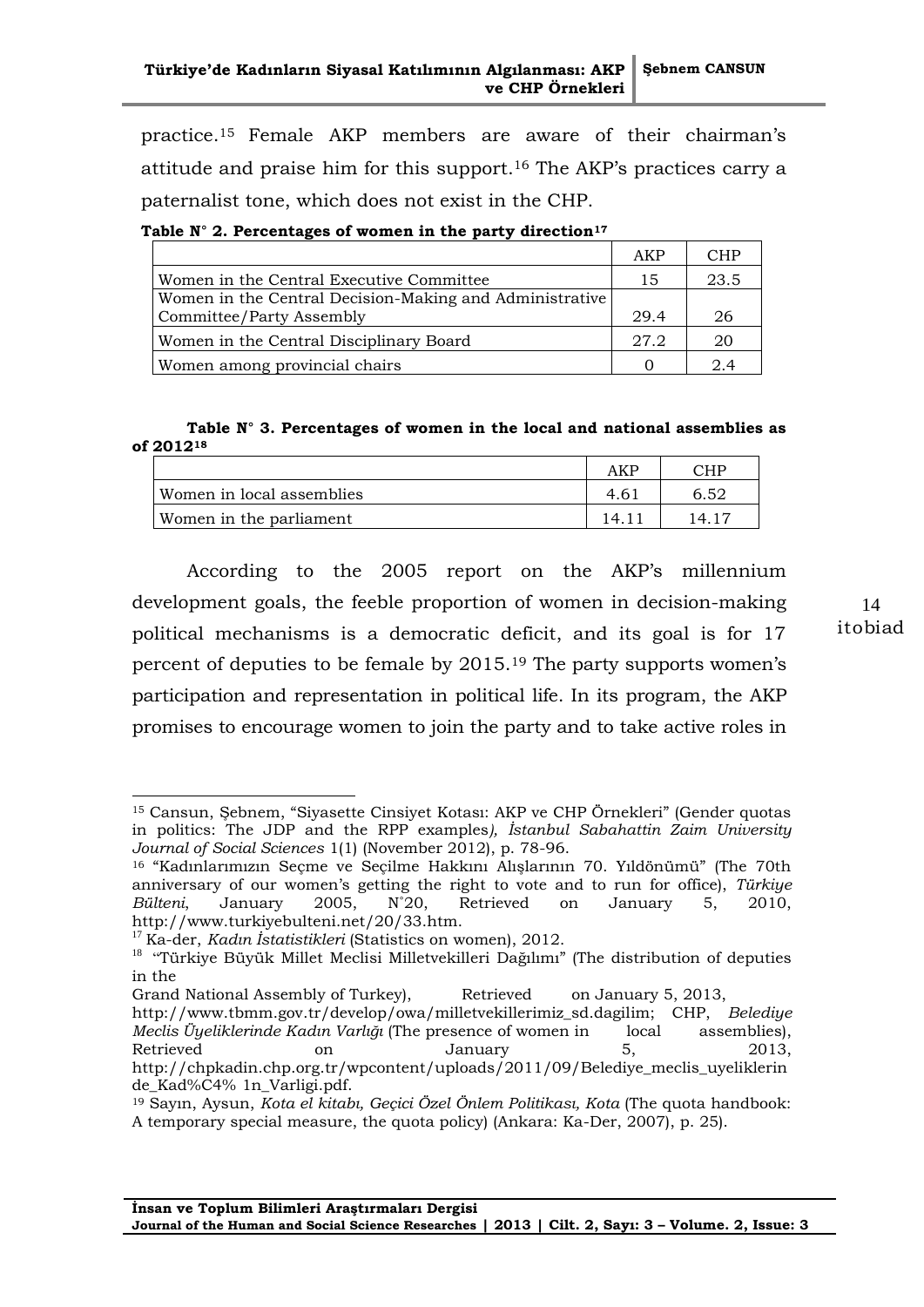politics.<sup>20</sup> Even so, as of 2012–2013, there is only one female minister out of twenty-five in the cabinet. Minister Fatma Şahin, also a chemical engineer, is in charge of what we would call 'a typical woman's job': She is Minister of Family and Social Policies. Also, the fact that there is no female provincial chair in the AKP is an indication of patriarchal hierarchy within the party structure.

Support for women's political participation exists in the CHP's program as well. The CHP wants women to be aware of their social and political rights. It promises to encourage women to participate in decision-making processes and wants the number of women in politics to multiply.<sup>21</sup> In contrast to the AKP, the CHP's women's branches have a program (2002). This program describes the main obstacles to women's political participation as physical and moral violence, poor economic conditions, feeble economic participation, low school enrollment, lack of social security services, unequal distribution of family responsibilities, institutionalized traditions and judgments, and social factors that make women dependent on men. The recent *Women's Report* (2011) also emphasizes the same points and underlines particularly the importance of the gender quotas regulations.<sup>22</sup>

Selma Kavaf, former president of the party's women's branches (2002–2009) paid particular attention to women"s political participation in eastern and southern Turkey, where 70 percent of the female population is still illiterate, and where mothers and children still have high mortality rates.<sup>23</sup> Kavaf emphasizes that Prime Minister Erdoğan demands as many women as possible in politics, that the AKP works to find and promote women involved in politics.

<sup>20</sup> AKP, *Party Program*, 2001, p. 64.

<sup>21</sup> CHP, *Party Program*, 2008.

<sup>&</sup>lt;sup>22</sup> CHP, *Kadınlar her alanda eşit ve güçlü* (Women and equal and strong in all fields), 2011.

<sup>23</sup> Adım adım Anadolu"da (Step by step in Anatolia*)*, *Türkiye Bülteni*, N˚4 (September 2003), Retrieved on January 5, 2010, [http://www.turkiyebulteni.net/04/29.htm;](http://www.turkiyebulteni.net/04/29.htm) "Üçüncü Kuruluş Yıldönümümüzü Kutladık" (Celebrating the third anniversary of our founding)*, Türkiye Bülteni,* N˚34 *(*March 2006), [http://www.turkiyebulteni.net/34/29.htm.](http://www.turkiyebulteni.net/34/29.htm)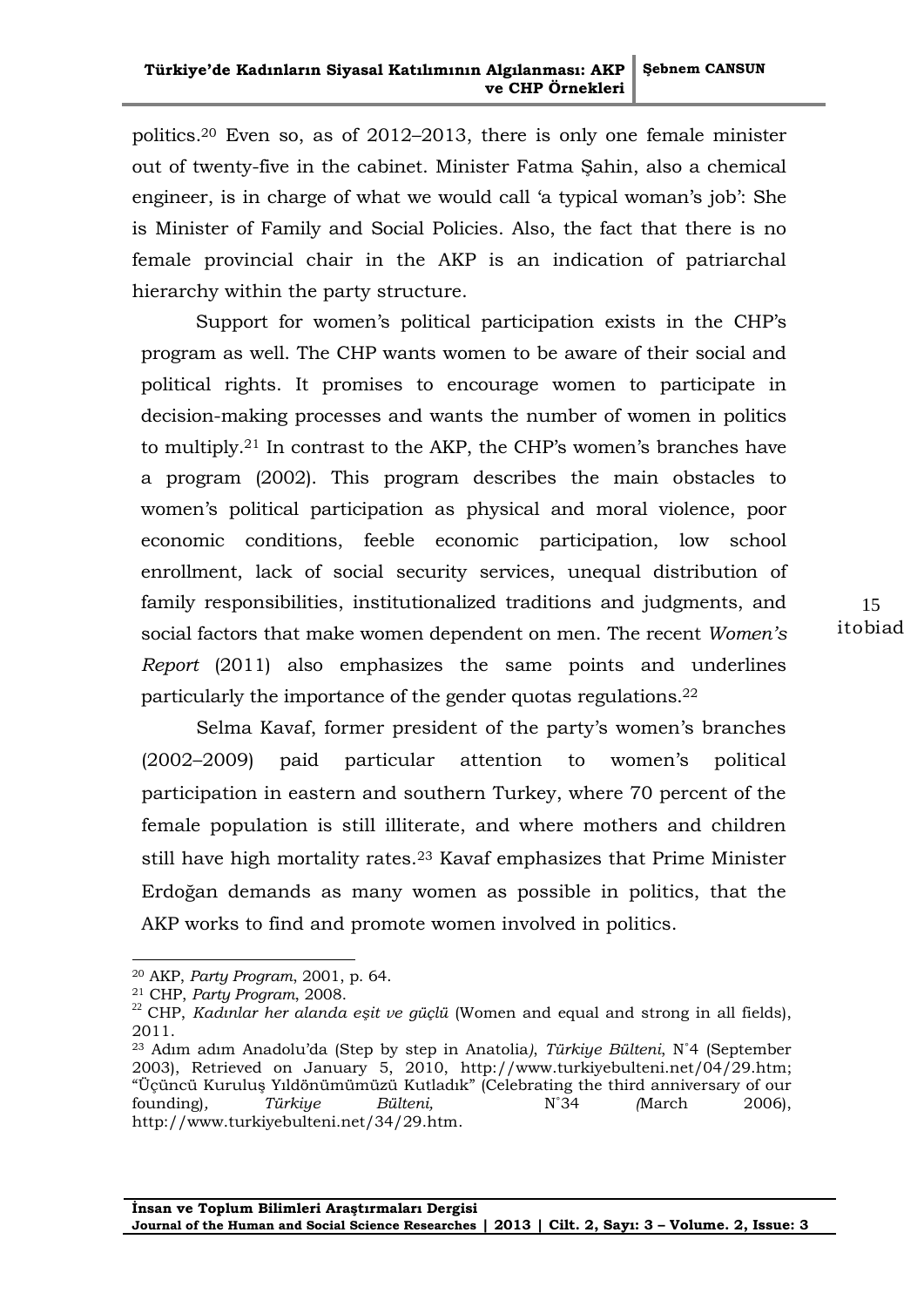Prime Minister Erdoğan has declared that a political system that ostracizes half of its population cannot be truly democratic, and that women should be in politics.<sup>24</sup> Female AKP members tend to adopt the same discourse regarding the relationship between women's presence in politics and democracy.<sup>25</sup>

Despite this welcoming rhetoric, Erdoğan has also suggested that for women to participate in politics would pose some difficulties, namely to do with the inconvenience of working hours.<sup>26</sup> The president of the parliament"s Constitutional Commission, Burhan Kuzu, also a law professor, made a similar but sharper declaration in 2004 on the *Kafe Siyaset* (Café Politics) program on CNN Türk. According to Kuzu, "Women who get back home after 11 o"clock are seen differently".<sup>27</sup>

AKP women do not agree with this sexist mentality. The day after Burhan Kuzu"s declaration on the TV, two female deputies of the AKP, Fatma Şahin (Gaziantep) and Zeynep Tekin (Adana) spoke out in opposition. According to Şahin, "There is no difference between men and women in this (politics) profession".<sup>28</sup> According to Tekin, "This mentality has to change".

The 2004 resignation of Reyhan Balandı, deputy from Afyon (AKP), did not have to do with late night meetings but is another significant example of the difficulties women confront in the political arena. In 2004, Balandı resigned from her party over rumors regarding her private life. The city"s local party leader Burhanettin

<sup>24</sup> "Yerel yönetimde Kadın Şûrası" (The council of women in local administrations*), Türkiye Bülteni* N˚17, (October 2004), Retrieved on January 5, 2010, [http://www.turkiyebulteni.net/17/30.htm.](http://www.turkiyebulteni.net/17/30.htm)

<sup>&</sup>lt;sup>25</sup> "Kadın Kolları Trabzon Kongresi'nde" (Women's branches in Trabzon's congress), *Türkiye Bülteni* N˚21, (February 2005), Retrieved on January 5, 2010, [http://www.turkiyebulteni.net/21/29.htm.](http://www.turkiyebulteni.net/21/29.htm)

<sup>26</sup> "Kadının etkin olmadığı bir toplum eksik sayılır" (A society where women are not active is a deficient society), *Türkiye Bülteni* N˚42, (November 2006), Retrieved on January 5, 2010, [http://www.turkiyebulteni.net/42/20.htm.](http://www.turkiyebulteni.net/42/20.htm)

<sup>27</sup> "Kadına çarpık bakış" (A twisted look at women), *Cumhuriyet* (May 3, 2004), p. 5.

<sup>28</sup> "Bu zihniyet değişmeli" (This mentality should change), *Cumhuriyet* (May 4, 2004), p. 5.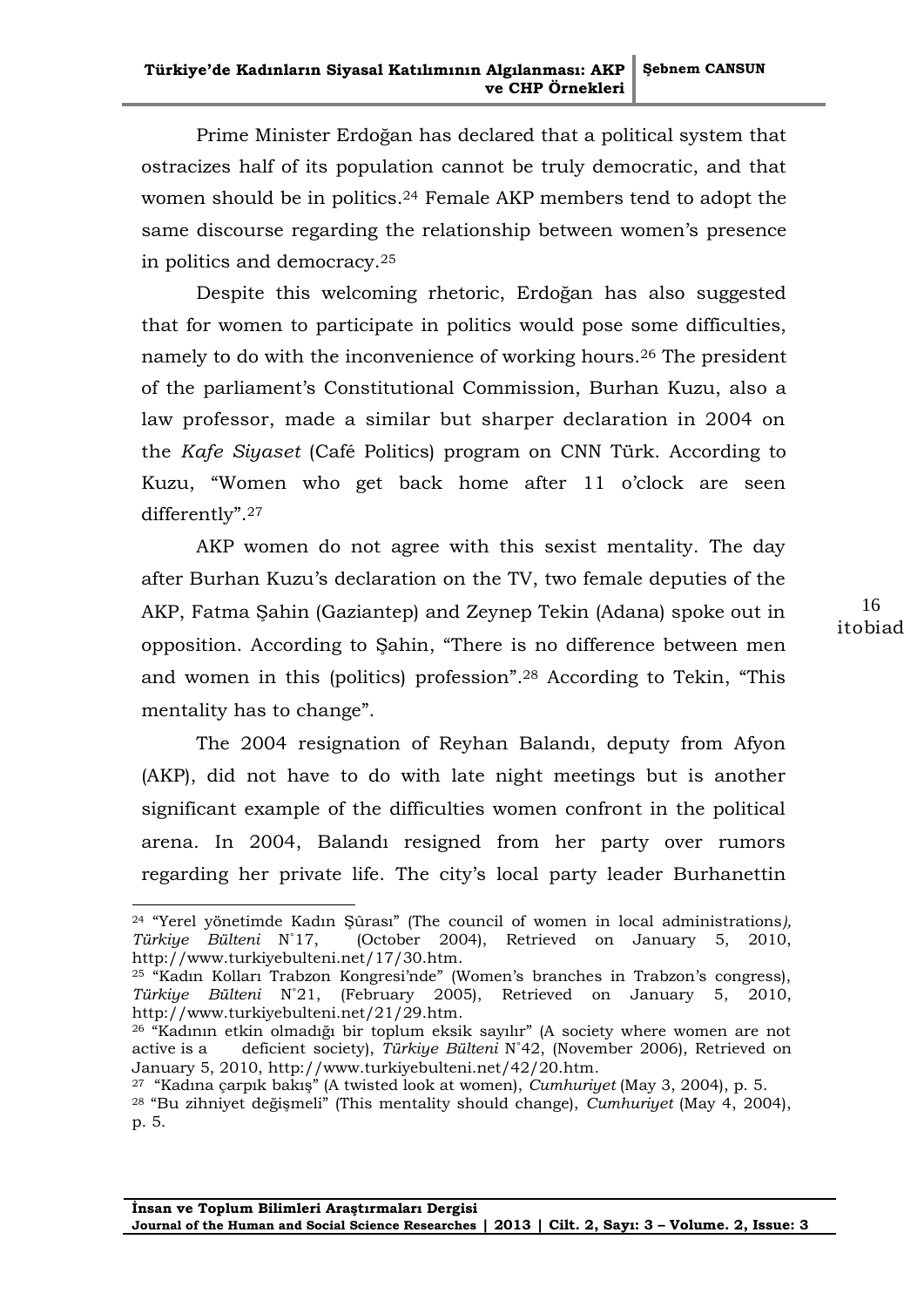Çoban, received no initial punishment for starting the rumors. According to his claims, the female deputy was consorting with male deputies and ministers, but according to the *Cumhuriyet* daily*,* the resignation was actually motivated by the party administration's Islamist perspective. Çoban was later called in to the party headquarters and forced to resign. <sup>29</sup>

This episode signifies that for the AKP image is very important. Since the controversy rested on the issue of a woman's honor, the party did not take pains to protect Balandı. However, neither did it tolerate a provincial party leader perceived as retrograde. For analysts of Turkey"s political culture, the episode is not a surprising one. The issue of women"s honor is highly charged, and to publicly cast doubt on one's honor is to suppress the source of her power.<sup>30</sup> Bitter attacks against female politicians through sexuality exist in other countries as well.<sup>31</sup> We can enumerate French politicians Ségolène Royale and Dominique Voynet as examples of women who have had to endure sexist insults during their political careers. In Balandı"s case, Canan Arıtman, a female deputy from Izmir (CHP) and also a gynecologist, was her most vocal supporter. She thinks that "The general attitude of the AKP is always to think and strike below the belt".<sup>32</sup> Only two members of the AKP, both male, supported Balandı. The deputy from Afyon, İbrahim Hakkı Aşkar, and the mayor of Afyon, Abdullah Kaptan, made a press declaration in which they characterized the actions of the provincial party leader as aggressive and corrupt.<sup>33</sup>

1

<sup>29</sup> "AKP"de kadın-örgüt tartışması" (A woman vs. the party at the JDP), *Cumhuriyet*  (January 2, 2005), p. 5; "AKP"de uyuşmazlık firesi" (AKP penalised by internal disaccord), *Cumhuriyet,* (December 29, 2004), p. 5.

<sup>30</sup> Serpil Sancar-Üşür, Mesut Yeğen, Tamer Kozaklı, "Siyasal Partilerde ve Sendikalarda Cinsiyetçi Zihniyet Örüntüleri" (Sexist representations by political parties and syndicates), *Non-published research on the project of women's economic activities* (Ankara: Kadının Statüsü ve Sorunları Genel Müdürlüğü ile Dünya Bankası Projesi, 1998).

<sup>31</sup> Muriel Fitoussi, *Femmes au pouvoir* (Paris: Editions Hugo, 2007).

<sup>32</sup> "AKP"de kadın-örgüt tartışması" (Women vs. the party at the JDP), p. 5.

<sup>33</sup> "AKP"de örgüt krizi" (The organizational crisis at the JDP), p. 5.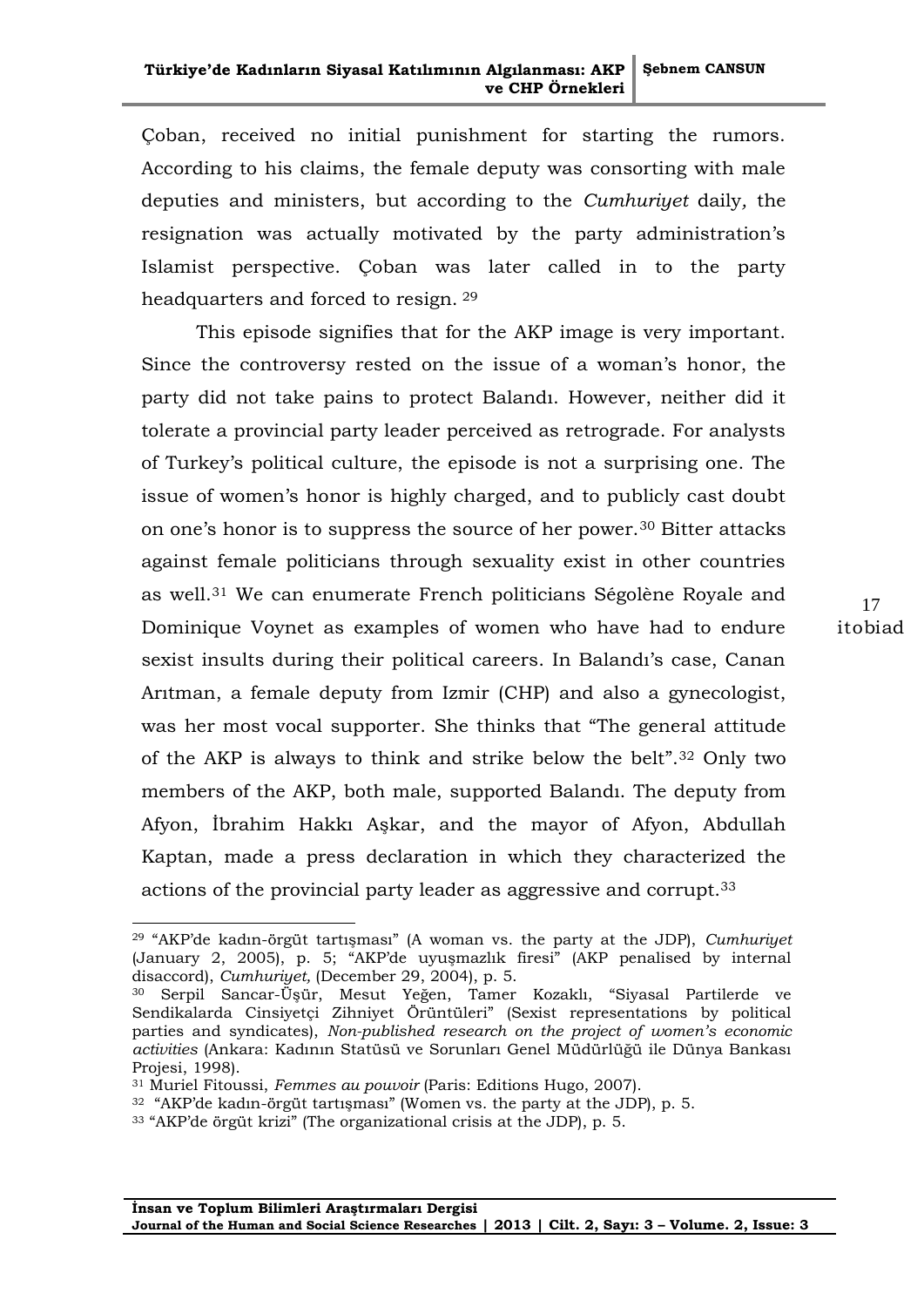This resignation shows how rumors about personal lives hang over women"s heads in the political arena like a Sword of Damocles. The spouses of female politicians are particularly sensitive to this. Two women from the CHP pointed out that husbands could easily become jealous of wives who work alongside men. For example, the president of women"s branches in the Kadıköy district (56 years old) mentioned that her husband never wanted her to participate in politics.<sup>34</sup> Although he would have preferred she stay home and take care of the children, she was already working hard in the youth branches when they got married and he had accepted that in her career of choice she would be coming home late from her political meetings.

These examples illustrate that female politicians from both the AKP and the CHP face similar constraints and pressure. Here are some more details on the CHP's approach towards women's political participation. The CHP discourse is sensitive to issues obstructing women"s participation in politics. Former party chairman Deniz Baykal (1992–2010) made many declarations on the subject. For instance, at the 66th anniversary of Turkish women's getting the right to vote and to run for office, Baykal emphasized the fact that "politics need women and women need politics more than ever".<sup>35</sup> According to Baykal, youth, women and the society had grown distant from politics, and Turkey would solve its problems only after their return. As he put it, "the women's movement has a special place in social democracy"<sup>36</sup>. "Women can solve their problems only through participation in politics".<sup>37</sup> Kemal Kılıçdaroğlu, the CHP"s chairman since May 2010, is also sensitive to women"s political participation. It is under his

<sup>34</sup> Interview conducted on December 27, 2006 in Istanbul.

<sup>35</sup> "Siyasetin kadına ihtiyacı var" (Politics needs women), *Halk* N˚ 47 (December 10, 2000), p.4; "Türkiye"ye sahip çıkıyoruz" (We look after Turkey), *Halk* N˚59 (March 27, 2001), p. 2.

<sup>36</sup> "Maço değil feminen" (Not macho but feminine*)*, *Gündem* N˚51–52 (January 22, 2001), p. 6*.*

 $37$  "Manavgat Kadın Kolları Ankara'da" (The women's branches of Manavgat are in Ankara), *Gündem* N˚.104 (March 2003), p. 5.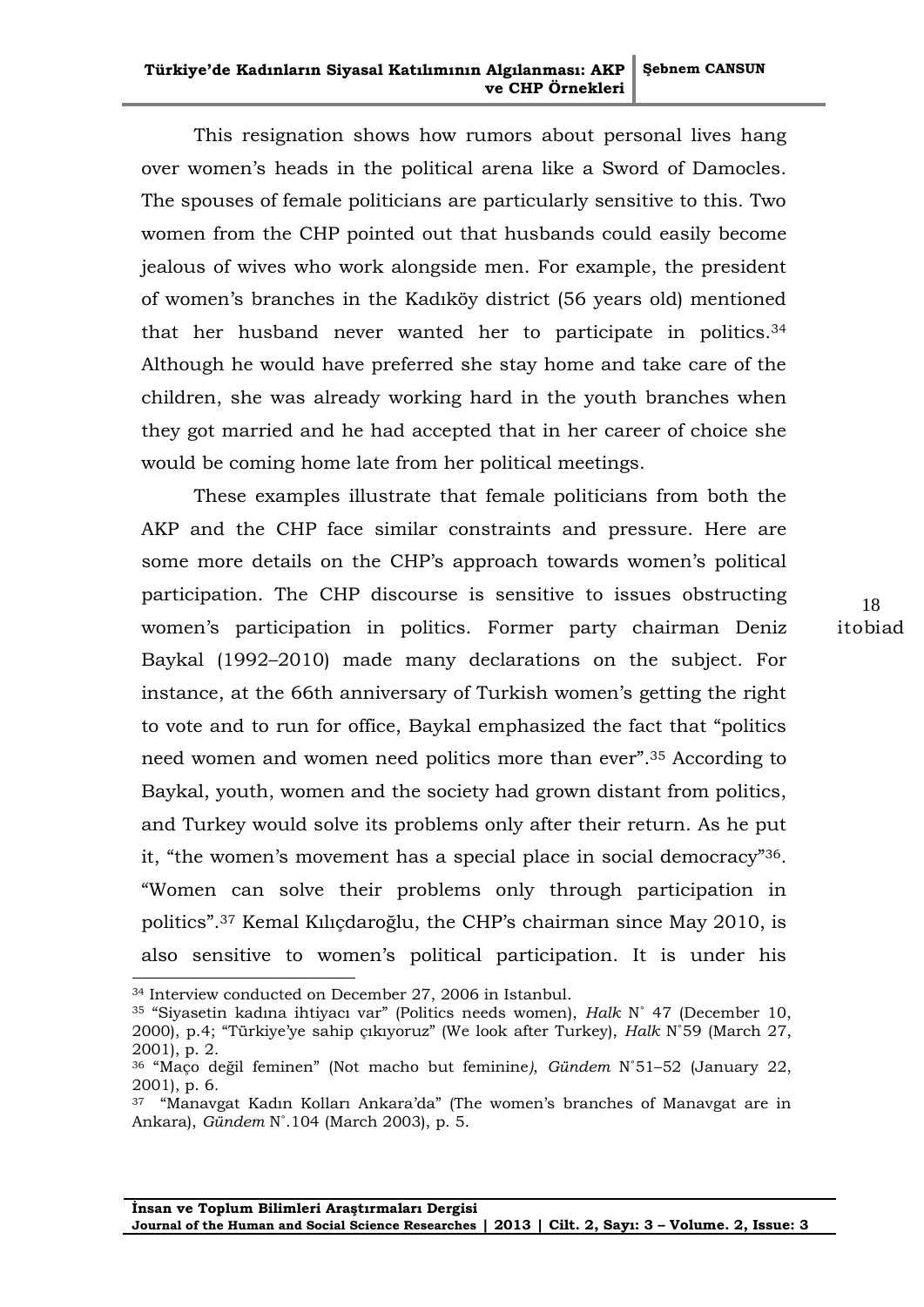presidency that the party"s gender quota has risen from 25 percent to 33 percent.

The CHP is supportive of female intellectuals and Kemalists (ardent followers of Atatürk and secular values), wholeheartedly welcome them and allow them to advance in the party hierarchy. For example, the party welcomed the organizers of *Cumhuriyet Mitingleri* (the Republic Protests) in 2007. Nur Serter and Necla Arat, protestors with a public profile and university professors with Kemalist beliefs, became first CHP candidates for the parliament and later were elected deputies. Güldal Mumcu, spouse of Uğur Mumcu (1942–1993), a Kemalist investigative journalist for *Cumhuriyet* daily, who had been assassinated by radical Islamists, became a CHP deputy and has been vice-president of the parliament since 2007.<sup>38</sup>

The CHP supports more than just well-known women. In fact, in contrast to the AKP, whose female members remain outside of decision-making mechanisms, the CHP has a long tradition of active female membership and participation. For example, a woman by the name of Leyla Atakan is featured in a story about various men and women who are active in local politics.<sup>39</sup> Atakan became member of the municipal council in Kocaeli, an industrial city in the Marmara region of western Turkey, in the 1960s. In 1963, she became the provincial party leader. The fact that Atakan is mentioned among the important figures of local politics in the 1960s shows the importance that the CHP gives to women.

Interviewed CHP members in their sixties who have been with the party since their youth pointed out that even before gender quotas were established in 1989, women could always be found in important

1

<sup>38</sup> "Meclisi 34 yıl sonra ilk kez CHP"li kadın başkan vekili Güldal Mumcu yönetti" (After 34 years, Güldal Mumcu, a female vice-president of the CHP directs the Parliament), *Halk* N˚90 (November 1, 2007), p. 1.

<sup>39</sup> "CHP"nin örnek belediye başkanları: Atakan, Erten, Alyanak, İsvan" (Some examples of CHP mayors: Atakan, Alyanak, İsvan), *Halk* N˚87 (September 15, 2007), p. 11.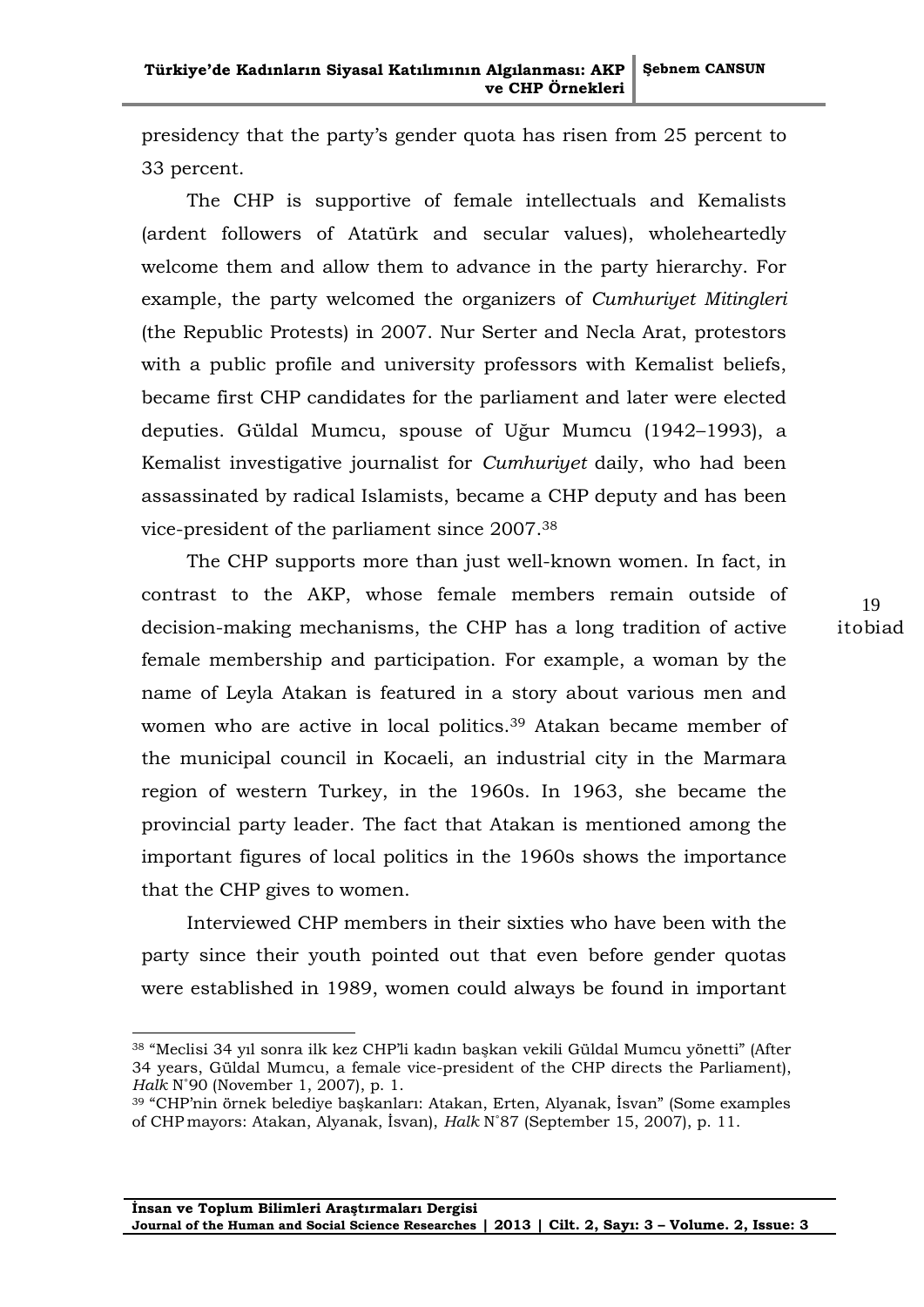### **Türkiye'de Kadınların Siyasal Katılımının Algılanması: AKP ve CHP Örnekleri Şebnem CANSUN**

elected positions. Türer Ercan, the local party leader in the Kadıköy district of İstanbul, who comes from the youth branches of the party, mentioned that before the coup d"état in 1980, Çağlayan Ege, a prominent activist of the time, was elected local party leader in the Silivri district of Istanbul. Solmaz Gönül was a senator while the republic had an upper house (1961–1980). Still, these examples are not enough to qualify the CHP as an egalitarian party in terms of women's representation within the party. This is an idea put forward by the political scientist Ayşe Güneş-Ayata, according to whom while the CHP wants to position itself as a distinctively pro-women party, it is unsuccessful in terms of women's rates within the party's decisionmaking mechanisms. <sup>40</sup> We can easily make the same comment by looking at the rates of women's presence in the decision-making mechanisms of both the so-called "social democratic" CHP and the "conservative" AKP.

The interviewees from both parties mentioned particularly the impact of mentality and the Turkish familial structure on Turkey's low rates of female participation in politics. At the AKP, the president of the district level women"s branches (31 years old, high school graduate) thinks that "Turkish society is patriarchal, men work and bring home what to eat, while women take care of home and children".<sup>41</sup>

CHP members emphasize the same points. Female politicians in particular talked about how society pushes women to marry and make children. This is what causes the lack of intellectual development for women and their distant position from politics. Members of both parties mentioned the necessity of "comprehensive husbands" as a

1

<sup>40</sup> Ayşe Güneş-Ayata, "Laiklik, Güç ve Katılım Üçgeninde Türkiye"de Kadın ve Siyaset" (Women and politics in the triangle of laicisme, power and participation), *75 yılda kadınlar ve erkekler* (75 years of women and men), Ayşe Berktay-Hacımirzaoğlu (ed.), (İstanbul: Tarih Vakfı Yayınları, 1998), p. 237-248.

<sup>&</sup>lt;sup>41</sup> Interview conducted on November 27, 2006 in Istanbul.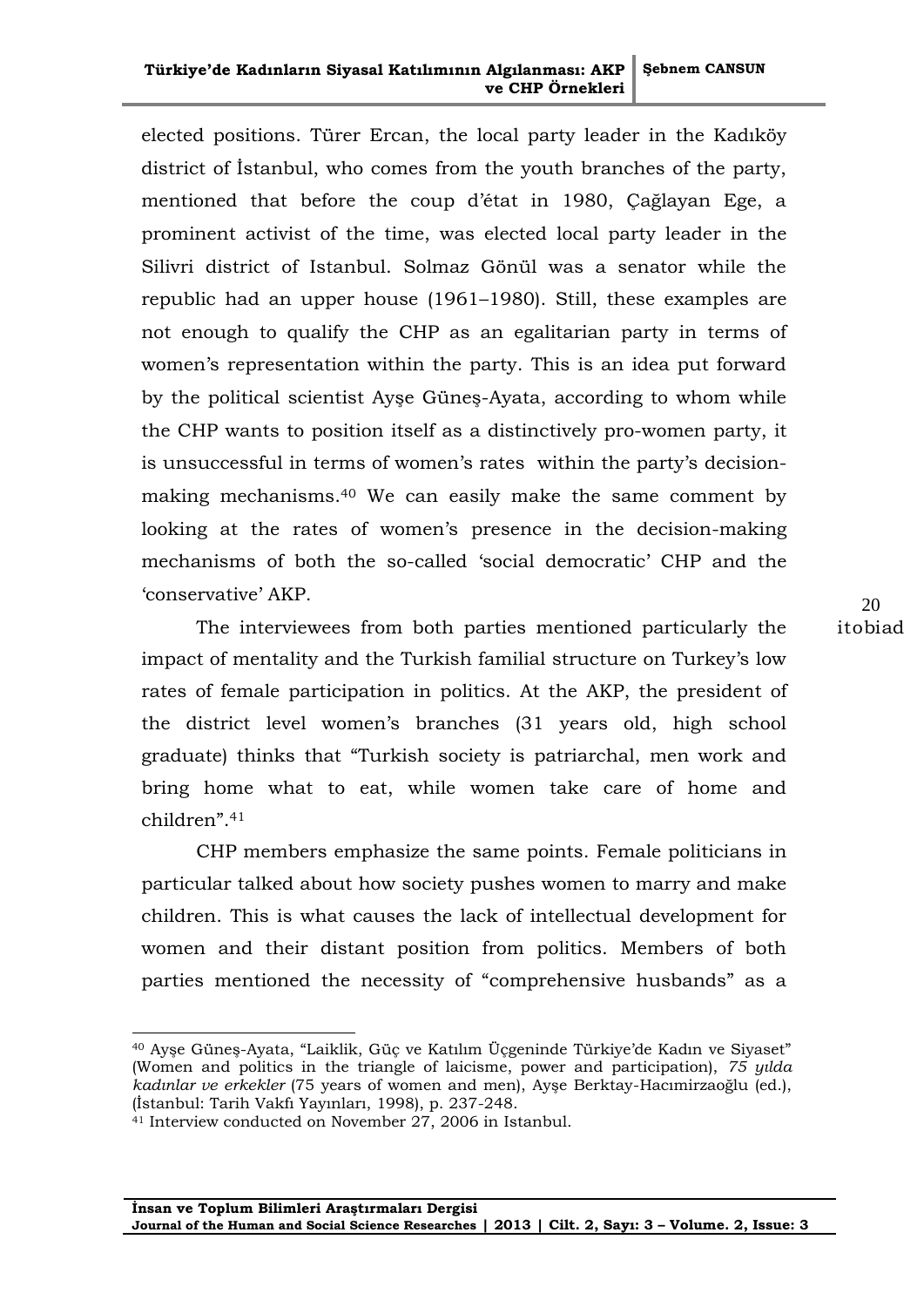#### **Türkiye'de Kadınların Siyasal Katılımının Algılanması: AKP ve CHP Örnekleri Şebnem CANSUN**

condition of women"s economic advancement and success in the political sphere. However, CHP members are more critical of the dominant social norms and mentality. Several CHP men mentioned religion as a reason behind the low political participation rates of women, but no interviewed AKP member cited religion as a source of such issues. According to Algan Hacaloğlu (63 years old, engineer), deputy of İstanbul and ex-vice-secretary general of the CHP, "In many regions of Turkey, there are feudal relations. There is a prejudice that women's place is at home". His view was shared by that of Muharrem İnce (44 years old, teacher), deputy of Yalova, who pointed out that "[s]ocial oppression, various societal dynamics block women". For example, Ince visits *kahveler* (men's cafés) without any problems, but thinks his female rivals could not do so as easily. The male character of cafés and its problematic situation for female politicians exist in other Muslim countries.

At the AKP, men tended to think that 'women's nature' plays a role in the low proportion of women in politics:

I think it is useful to say it openly, men do politics better than women (…) They can commit more time, they can use their energy to the highest level (…) Women, even when they are in politics for many years, they never have self-confidence (…) They are not interested in politics, they have other centers of interest. Even the most modern girl wants to marry and have children. Certainly, the nature of a woman is less strong (male, 28 years old, high school graduate, civil servant, president of the youth branches in Beykoz district, AKP).<sup>42</sup>

As in the case of the above, the majority of AKP members believe Turkish women make the choice to live for their families, and that this is why they are not numerous in politics. This idea of connecting the nature of men to power and management is thus not surprising, because this is a universal schema. The French anthropologists Françoise Héritier and Georges Balandier, among others, have shown

 $\overline{a}$ 

<sup>42</sup> Interview conducted on November 7, 2006 in Istanbul.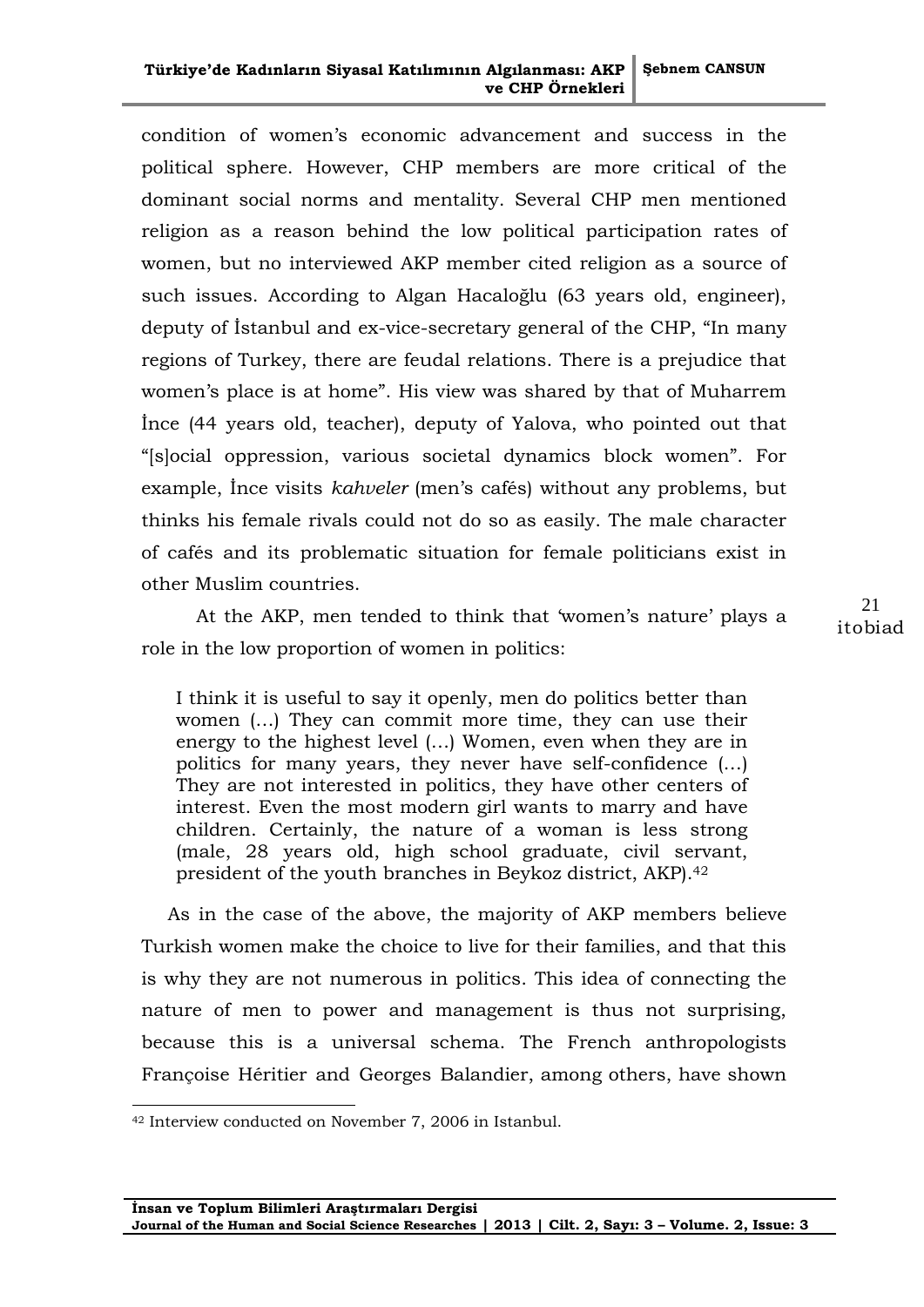that "in almost all societies, power is linked to the exercise of viril power".<sup>43</sup>

According to another conservator party member, there is a difference between the politics done in a hall and politics done on the street, and while women can enter the hall, street politics and the cafés politics are against their nature:

In Turkey, there is no hall politics. There is no lobby politics. In Turkey, there is field politics. There is street politics. A woman does not have the occasion of doing street politics. It is not appropriate to her nature (...) On the streets, you scream, you dispute, you combat in order to convince people (…) you need to be present at meetings at 2 o"clock in the morning (...) Is woman's nature appropriate to that? No! (male, 36 years old, high school graduate, tradesman, member of the municipality in Beykoz district, AKP).<sup>44</sup>

The politician cited here talks above women's nature but gives examples of the duties assigned to women socially and culturally. According to him, the idea of women leaving their children at nurseries and going away to realize their potential would be inappropriate to the norms of Turkish society. This approach could be perceived as conservative or even Islamist.

Another AKP man asks himself whether women's political participation would constitute a step forward or not:

Do we have data on the fact that the increase in women"s economic and political activities would procure positive values? This is what my question is (…) Are there statistics?" (male, 29 years old, college graduate, vice-president of the youth branches in İstanbul, AKP).<sup>45</sup>

This politician wonders whether Turks might one day view the promotion of women"s political participation as a mistake. The same

<sup>&</sup>lt;sup>43</sup> Derville, Grégory & Pionchon, Syvie, "La femme invisible. Sur l'imaginaire du pouvoir politique", *Mots, Les languages du politique* N˚ 78 (july 2005), p. 57.

<sup>&</sup>lt;sup>44</sup> Interview conducted on November 7, 2006 in Istanbul.

 $^{45}$  Interview conducted on November 21, 2006 in Istanbul.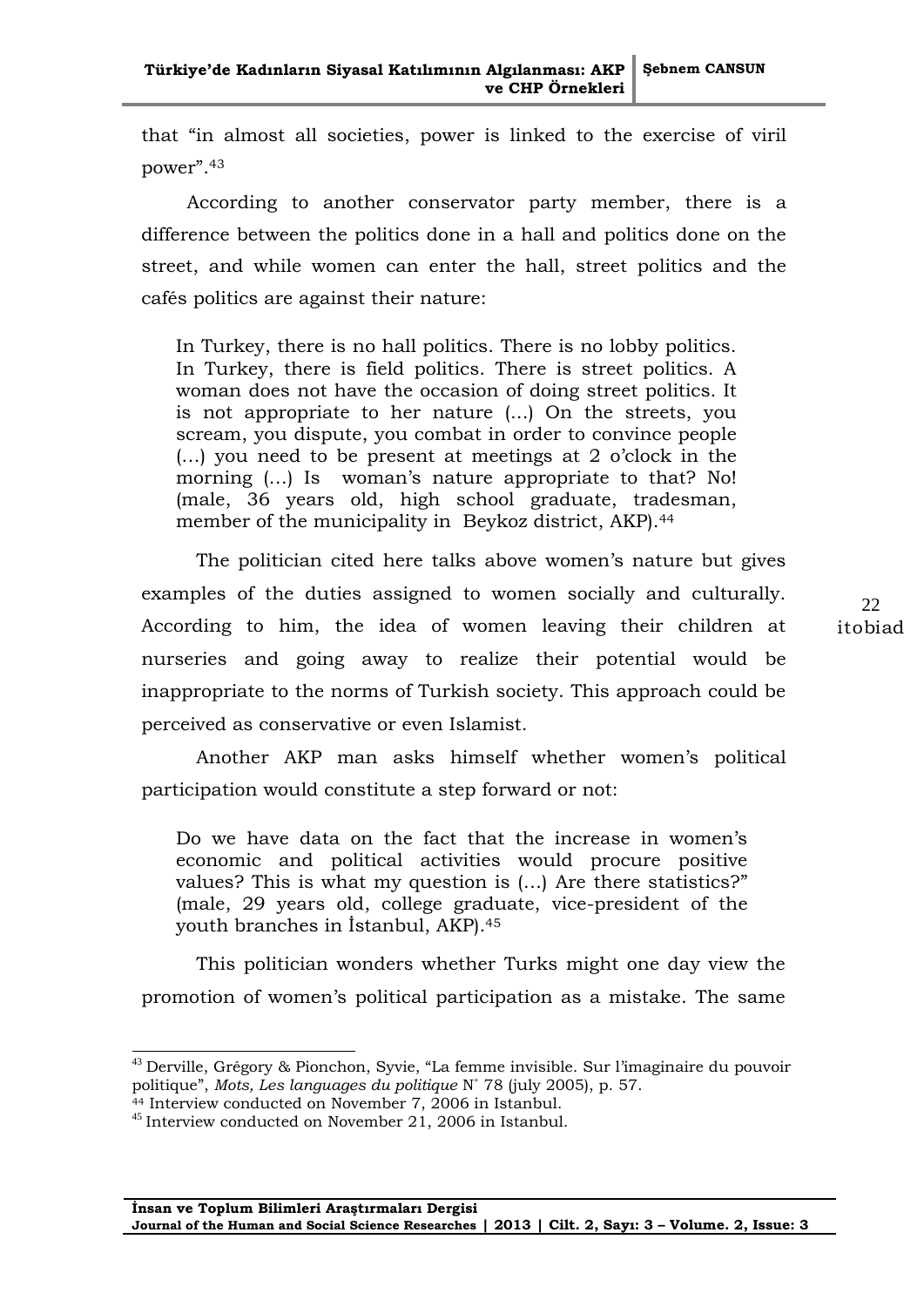man, in other parts of his interview, asked who would raise children if not women. He thinks that men are incapable of taking care of children.

Finally, one grassroots politician wants the political arena to stay a masculine domain. He is totally against women's political participation: "women should not be everywhere. They should not intervene in politics either" (male, 28 years old, high school graduate, office boy in the party district, AKP).<sup>46</sup> This party member does not want to lose his privileges vis-à-vis women in the public space. According to him, women should leave the economic and political arena to men. In fact, in other parts of his interview, he expressed that women should put aside their careers and take care of children.

AKP women, rather than linking the low rates of political participation to their nature, find other reasons for it. For example, the president of the women"s branches in Beykoz district (31 years old, high school graduate) thinks that cultural and traditional factors prevent women from entering/practicing politics. "Men with limited vision say that women should stay home to take care of children and to cook".<sup>47</sup> According to Güldal Akşit (54 years old, lawyer), the former minister in charge of women and family, the low numbers of female politicians are due to the fact that "men like the political arena", "men think that every woman blocks a man's way".<sup>48</sup>

Güldal Akşit draws attention to a set of accepted political realities common around the world. Male politicians do not want women to enter politics because every woman takes the place of a man. French researchers Derville and Pionchon use the term "job stealers" to this end. "In politics, one woman more means, one man less; in the eyes of male colleagues, a female politician is then a rival, an intruder, a job

<sup>46</sup> Interview conducted on November 8, 2006 in Istanbul.

<sup>47</sup> Interview conducted on November 7, 2006 in Istanbul.

<sup>48</sup> Interview conducted on February 13, 2007 in Ankara.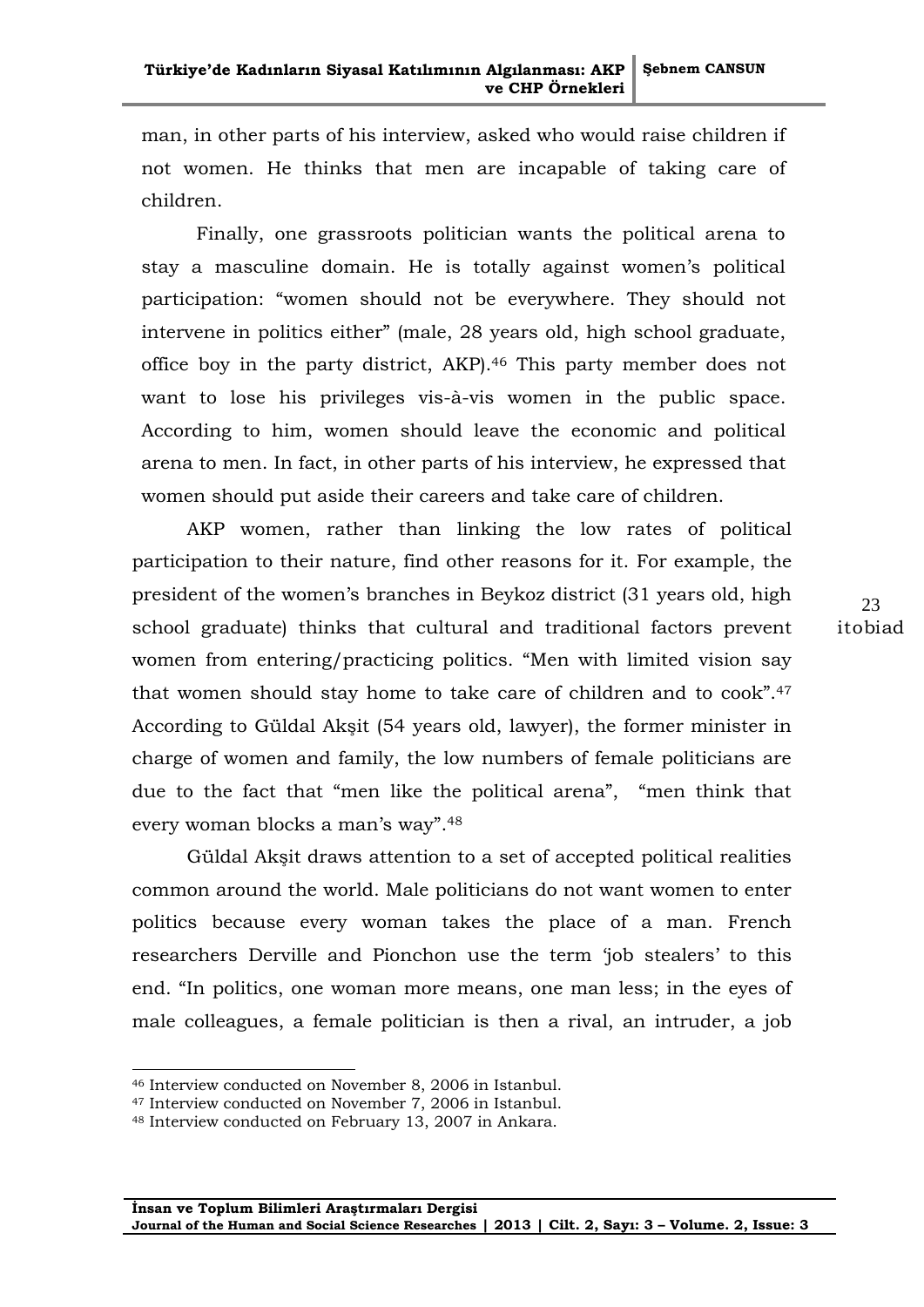stealer".<sup>49</sup>

CHP members also approach the issue as one of men not wanting to cede the political arena to women because it is a domain of power. Clientelism and the advantages of parliamentary immunity are elements that make the political arena attractive for them. According to a male provincial party leader (44 years old, architect), "whenever there is an issue about politics and the sharing of public resources, men do not leave space for women. This is what the problem is all about".<sup>50</sup> According to female deputy Nevin Gaye Erbatur, also a university professor, the fact that politics is seen as a domain of power is the principal reason for women"s low rates of political participation. She thinks that "To open politics to women in Turkey, we should first erase the parliamentary immunity" (58 years old, chemistry professor, deputy from Adana, CHP).<sup>51</sup>

It is CHP women who formulate the sharpest criticisms on why women are so few in the political arena. They cite in particular women's economic dependence on men as a problem. Deputy Nevin Gaye Erbatur, who had worked on gender issues in academia, emphasized men and women"s different socialization, which channels men toward men to the political arena and women away from it. According to Erbatur, women do not have a culture of working together. This is a valuable remark regarding female politicians of all countries. Sabine de Béthune, vice-president of the Belgian Senate, mentions "the revolving door effect" among women who do not stay in politics for long, arguing that women are not familiar with the rules of the political game, and this is why they cannot survive there.<sup>52</sup> Politics is a game, and women do not seem to have thoroughly internalized the

1

<sup>49</sup> Derville & Pionchon, p. 55.

<sup>50</sup> Interview conducted on December 25, 2006 in İstanbul.

<sup>51</sup> Interview conducted on February 14, 2007 in Ankara.

<sup>52</sup> Sabine De Béthune, "Changer les mentalités", *Les femmes, mais qu'est-ce qu'elles veulent?*, Henry Lelièvre (ed.) (Paris: Editions Complexes, 2001), p. 292.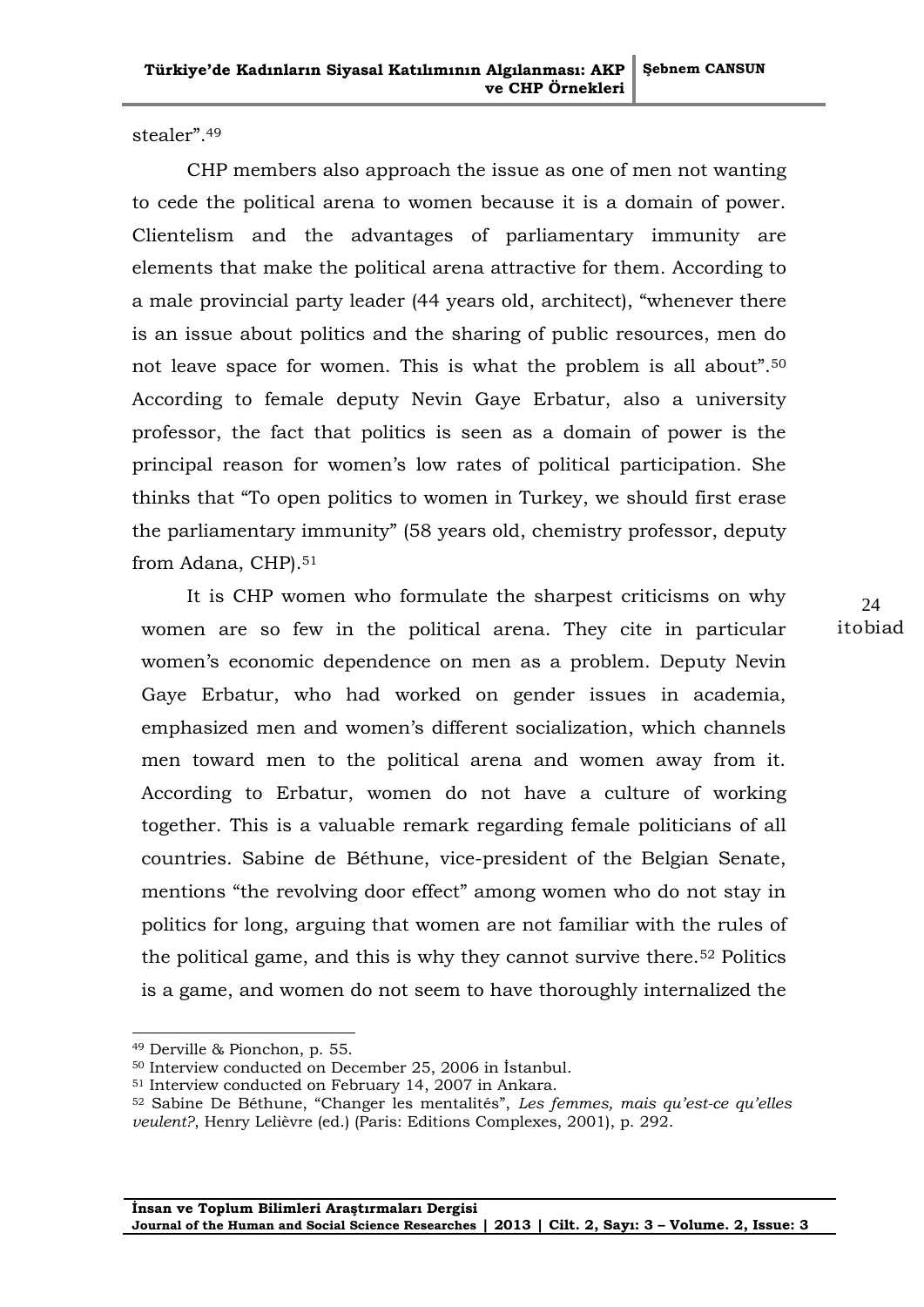rules.

The interviews show that AKP women resemble the CHP more closely than their male counterparts on this issue. The table below makes a significant point. All of the interviewees agree that it is mentality in Turkey that makes female politicians an exception rather than a rule.

|                                   | AKP |       | <b>CHP</b> |       |
|-----------------------------------|-----|-------|------------|-------|
|                                   | Men | Women | Men        | Women |
| Mentality*                        | 12  | 12    | 10         | 15    |
| The financial conditions of women |     | 5     | ာ          |       |
| Lack of education                 | 2   |       |            |       |
| Politics is a male domain         |     | 6     | З          | 3     |
| Number of interviews              |     | 16    | 10         | 15    |

| TABLE N°4. Why do women not enter politics |  |
|--------------------------------------------|--|
|--------------------------------------------|--|

\*Under "mentality" the following explanations are grouped: "Husbands expect too many things from their spouses. Women are not the only party responsible for housework. Husbands are jealous of their young wives and do not let them enter the political arena. Housework leaves women no free time. Our society is a patriarchal society. Women are perceived as second-class citizens. Men do not want to share in family life and housework. Women do not have self-confidence (mentioned only by four AKP men) Women are not interested in politics. Politics in Turkey is done on the streets, women cannot do such politics. Men do not want female politicians. The impact of patriarchy and tradition. Our society is apolitical. The political sphere is perceived as a dirty arena".

Behind the low rates of women in politics, there is the mentality/culture factor. Regarding 'mentality', party members repeated two points most frequently. First, men (i.e. husbands, fathers and brothers) do not want to share housework and childcare responsibilities with women. Hence, women are obligated to make sacrifices in their professional and political lives. Second, men are jealous of "their" spouses who work in predominantly male arenas. These men feel responsible for their spouses' "honor" and put a pressure on them not to go into politics. The research findings indicate that behind women"s low political participation and presence in decision-making mechanisms in Turkey is particularly the impact of the concept of honor, which draws boundaries around women"s domain of manoeuver, their ability to be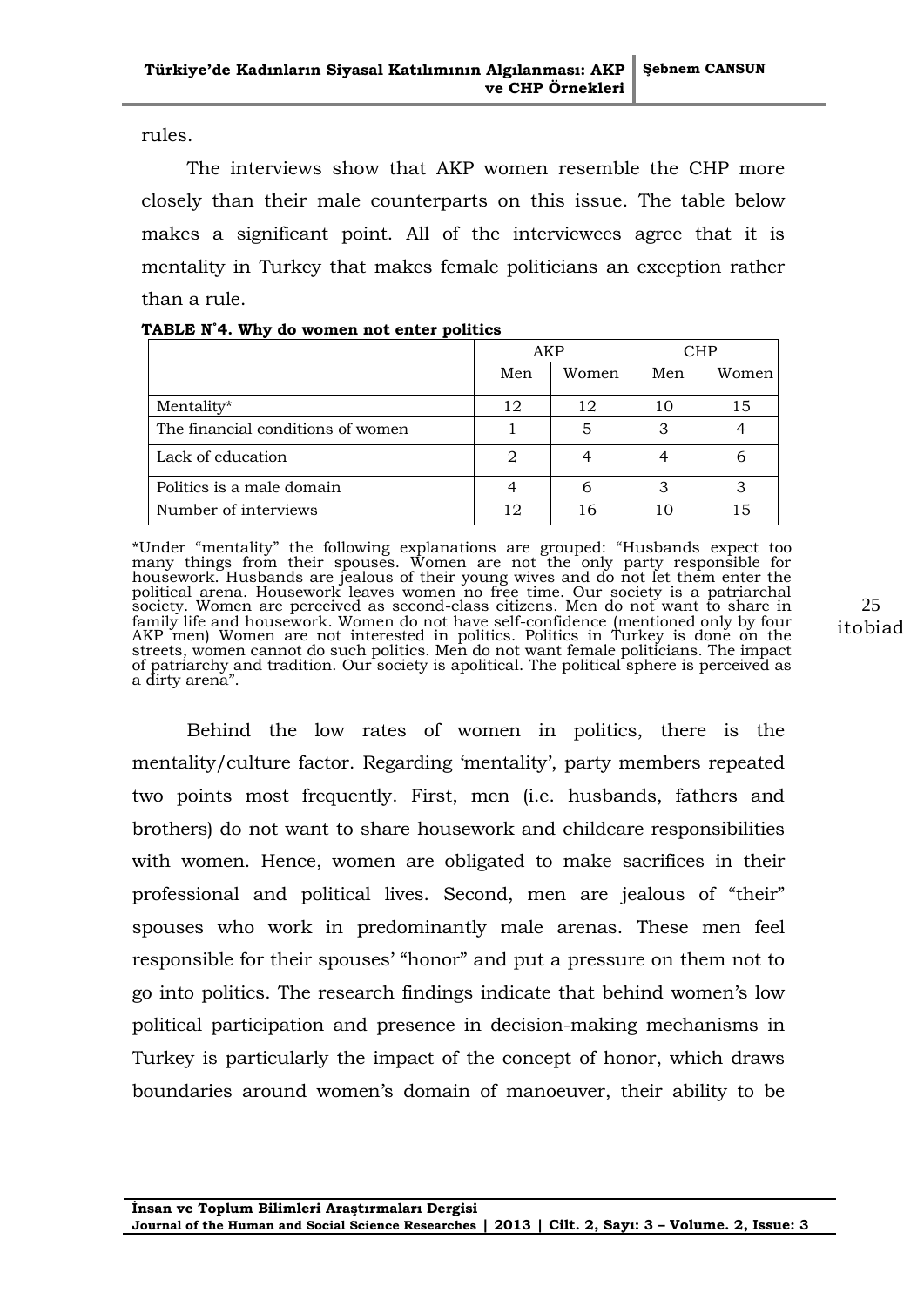financially independent, and their ability to penetrate the patriarchal political culture.

## **Conclusions**

Both the AKP and the CHP perceive women's political participation as a necessity of democracy. They seem to support the political participation of women even though sometimes, we have doubts as to how or to what extent this has been internalized by the men of the AKP. The two parties are similar with respect to gender quotas. The CHP has had quotas in its statutes since 1989, while the AKP has "soft quotas" which turn into practice. The soft quotas practice demonstrates that the AKP has broken away from its Islamist past.

Despite similarities between their approaches, there are two main differences. Firstly, AKP women idealize their chairman and Prime Minister Tayyip Erdoğan for his support towards female politicians. Although the CHP party chairman also supports female politicians, none of the members finds this important enough to praise their party chairman. Secondly, AKP men are more conservative than both the female members of their own party and the members of the CHP. We can see that particularly in the interviews. Some of the conservative men pointed to women's natures, saying that they preferred home and children to public and political life. They think that men do politics better than women and that women should not intervene. They may also question whether the political participation of women is really a source of progress. No one opposes women's political participation in the CHP.

This paper shows that, despite ideological differences between the AKP and the CHP, there is no significant difference in terms of women's rates within the decision-making mechanisms of the two parties. The paper supports the literature that argues that left-wing parties may no longer be alone in their support of women as political representatives.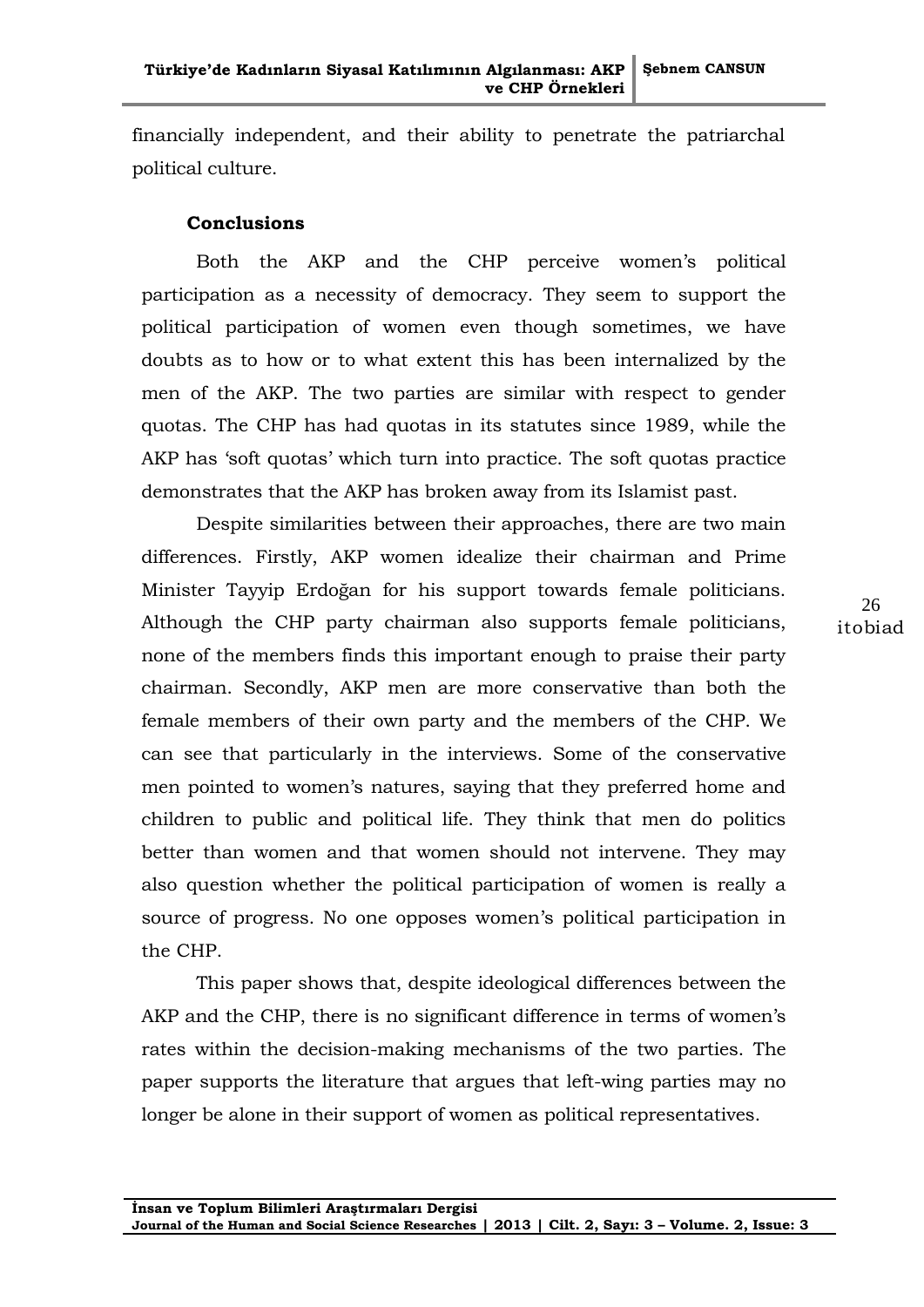# **Bibliography**

Ahmad, Feroz*. Turkey, The Quest for Indentity*, Oxford: Oneworld, 2005. AKP, *Party Program* (2001).

"AKP"de kadın-örgüt tartışması" (Women vs. the party at the AKP) *Cumhuriyet* (January 2, 2005), p. 5.

"AKP"de örgüt krizi" (The organizational crisis at the AKP), *Cumhuriyet* (December 31, 2004), p. 5.

"AKP"de uyuşmazlık firesi" (AKP hobbled by internal disaccord), *Cumhuriyet,* (December 29, 2004), p. 5.

"Bu zihniyet değişmeli" (This mentality should change), *Cumhuriyet*  (May 4 2004), p. 5.

Bréchon, Pierre, "Focus - Les valeurs des Français et des Européens: des temps hiérarchisés", *Informations sociales,* N° 153/3 (2009), p. 126 128.

Cansun, Şebnem, "Siyasette Cinsiyet Kotası: AKP ve CHP Örnekleri" (Gender quotas in politics: The AKP and the CHP examples*), Istanbul Sabahattin Zaim Üniversitesi Social Sciences Journal*, 1(1) (November 2012), p 78-96.

CHP, *Belediye Meclis Üyeliklerinde Kadın Varlığı* (The presence of women in local assemblies), Retrieved on January 5, 2013, [http://chpkadin.chp.org.tr/wpcontent/uploads/2011/09/Belediy](http://chpkadin.chp.org.tr/wpcontent/uploads/2011/09/Belediye_%09eclis_uyeliklerinde_Kad%C4%25%091n_Varligi.pdf) e\_ [eclis\\_uyeliklerinde\\_Kad%C4%](http://chpkadin.chp.org.tr/wpcontent/uploads/2011/09/Belediye_%09eclis_uyeliklerinde_Kad%C4%25%091n_Varligi.pdf) 1n\_Varligi.pdf.

CHP, *Kadınlar her alanda eşit ve güçlü* (Women and equal and strong in all fields), 2011.

27 itobiad

CHP, *Party Program*, 2008, Retrieved on January 5, 2010, [http://www.chp.org.tr/index.php?module=chpmain&page=list\\_pa](http://www.chp.org.tr/index.php?module=chpmain&page=list_party%09nfo&info_id=%09&pid=146) rty [nfo&info\\_id=](http://www.chp.org.tr/index.php?module=chpmain&page=list_party%09nfo&info_id=%09&pid=146) &pid=146.

CHP, *Program of women's branches*, 2002.

"CHP"li Arıtman"dan Balandı"ya destek" (Support from the CHP"s Arıtman to Balandı), *Cumhuriyet,* (January 2, 2005), p. 5.

"CHP"nin örnek belediye başkanları: Atakan, Erten, Alyanak, İsvan" (Some examples of CHP mayors: Atakan, Alyanak, İsvan), *Halk,* N˚87, (September 15, 2007), p. 11.

Cowell-Meyers, Kimberly & Langbein, Laura, "Linking Women"s Descriptive and Substantive Representation in the United States", *Politics & Gender*, 5 (2009), p. 491-518.

De Béthune, Sabine, "Changer les mentalités", Lelièvre, Henry (ed.), *Les femmes, mais qu'est-ce qu'elles veulent?*, Paris: Editions Complexes, 2001, p. 285-295.

Derville, Grégory & Pionchon, Syvie, "La femme invisible. Sur l"imaginaire du pouvoir politique", *Mots, Les languages du politique*, N˚ 78 (july 2005), p. 53-64.

Fodor, Eva, "Women and Political Engagement in East-Central Europe", Goetz,Anne-Marie (ed.), *Governing Women, Women's Political Effectiveness*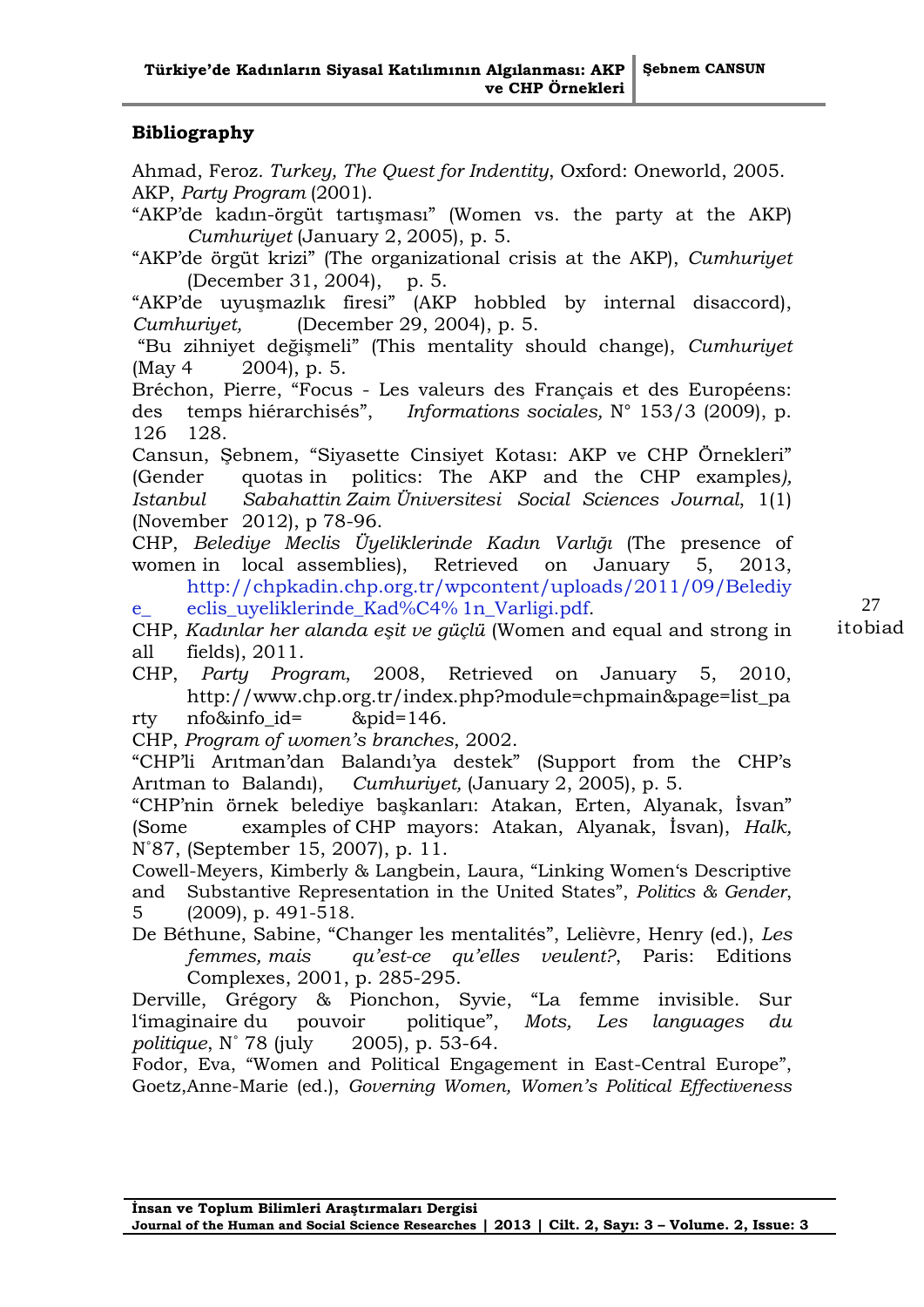*in Contexts of Democratization and Governance Reform*, New York: Routledge, 2009, p. 112-128.

Guadagnini, Marila, "Gendering the debate on political representation in Italy: a difficult challenge", Lovenduski, Joni et al. (eds.) *State Feminism and Political Representation*, Cambridge: Cambridge University Press, 2005, p. 130-152.

Güneş-Ayata, Ayşe, "Laiklik, Güç ve Katılım Üçgeninde Türkiye"de Kadın ve Siyaset" (Women and politics in the triangle of laicism, power and participation), *75 yılda kadınlar ve erkekler* (75 years of women and men), Berktay-Hacımirzaoğlu, Ayşe (ed.), Istanbul: Tarih Vakfı Yayınları, 1998, p. 237–248.

Hale, William, "Christian Democracy and the AKP, Parallels and Contrasts", *The Emergence of a New Turkey, Democracy andthe AK Parti*, Yavuz, Hakan (ed.), Utah: The University of Utah Press, 2006.

Hinojosa, Magda, "Whatever the Party Asks of Me: Women's Political Representation in Chile's Unio'n Demo'crata Independiente", *Politics & Gender*, 5 (2009), p. 377–407.

Htun, Mala and Power, Timothy, "Gender Parities and Support for EqualRights in the Brazilian Congress", *Latin American Politics and Society*, 48 (4) (2006), p. 83–104.

Ka-der, *Kadın İstatistikleri* (Statistics on women), 2012.

"Kadın Kolları Trabzon Kongresi"nde" (Women"s branches in Trabzon"s congress), *Türkiye Bülteni*, February 2005, N˚21, Retrieved on January 5, 2010, [http://www.turkiyebulteni.net/21/29.htm.](http://www.turkiyebulteni.net/21/29.htm)

"Kadına çarpık bakış" (A twisted look at women), *Cumhuriyet* (May 3, 2004), p. 5.

"Kadının etkin olmadığı bir toplum eksik sayılır" (A society where women are not active is a deficient society), *Türkiye Bülteni,*  November 2006, N˚42, Retrieved on January 5, 2010, [http://www.turkiyebulteni.net/42/20.htm.](http://www.turkiyebulteni.net/42/20.htm)

"Kadınlarımızın Seçme ve Seçilme Hakkını Alışlarının 70. Yıldönümü" (The 70th anniversary of our women's getting the right to vote and to run for office), *Türkiye Bülteni*, January 2005, N˚20, Retrieved on

January 5, 2010, [http://www.turkiyebulteni.net/20/33.htm.](http://www.turkiyebulteni.net/20/33.htm) Katzenstein, Mary and McClurg Mueller, Carol, *The Women's Movements of the US and Western Europe*, Philadelphia: Temple University Press, 1987.

Lovenduski, Joni and Norris, Pippa, *Gender and Party Politics*, London: Sage, 1993.

"Maço değil feminen" (Not macho but feminine*)*, *Gündem,* N˚51–52 (January 22, 2001), p. 6.

"Manavgat Kadın Kolları Ankara"da" (The women"s branches of Manavgat are in Ankara), *Gündem,* No: 104, (March 2003), p. 5.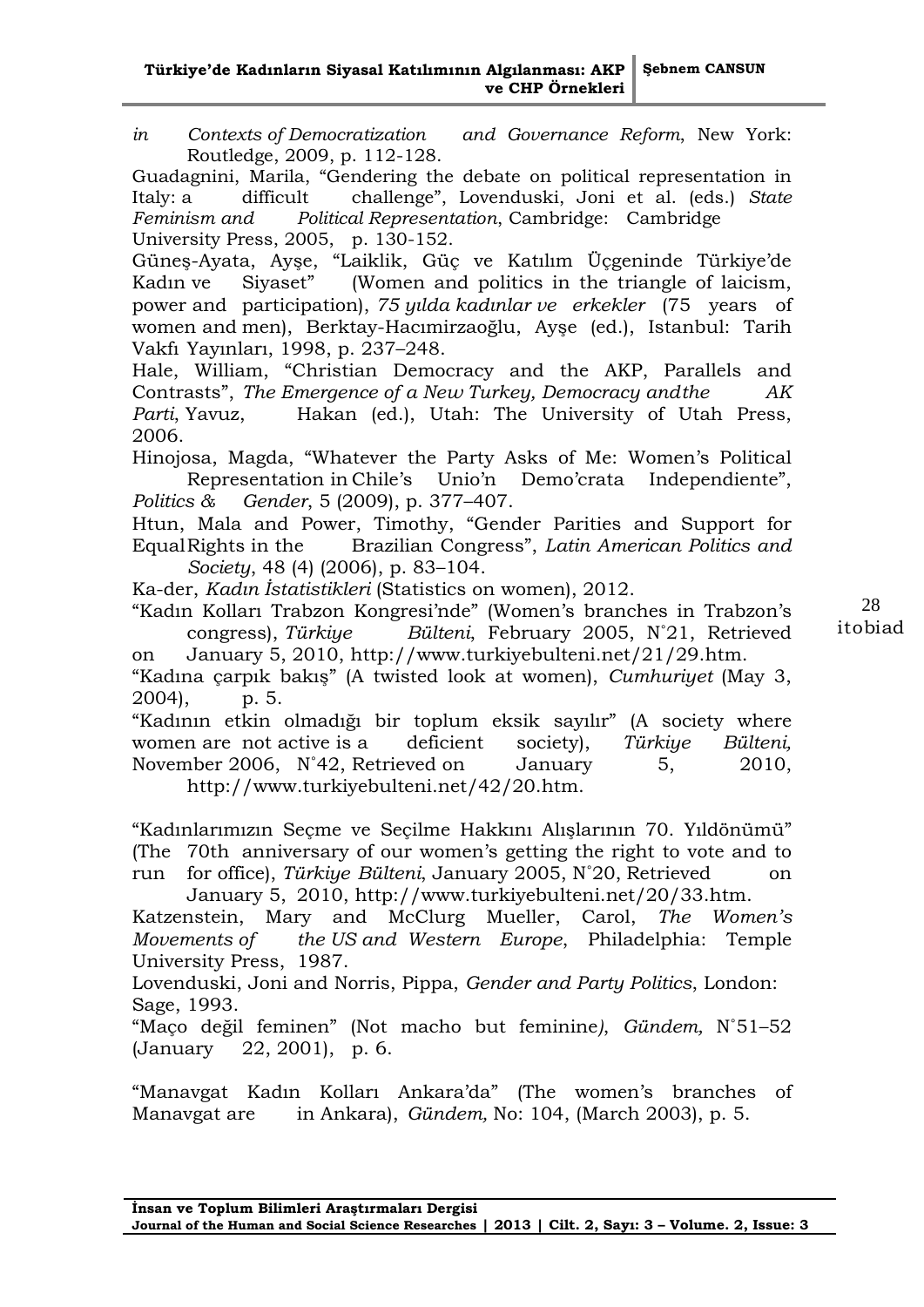Matland, Richard and Studlar, Donley, "The Contagion of Women Candidates in Single Member District and Proportional Representation Systems: Canada and Norway", *Journal of Politics*,

58 (3), 1996, p. 707-733.

"Meclisi 34 yıl sonra ilk kez CHP"li kadın başkan vekili Güldal Mumcu yönetti" (After 34 years, Güldal Mumcu, a female vice-president of the CHP, directs the parliament), *Halk,* N˚90, (November 1, 2007), p. 1. Öymen, Altan, *Değişim Yılları* (Years of change), Ankara: Doğan Kitap, 2004. Sancar-Üşür, Serpil, Yeğen, Mesut, Kozaklı, Tamer, "Siyasal Partilerde ve Sendikalarda Cinsiyetçi Zihniyet Örüntüleri" (Sexist

representations by political parties and syndicates), *Nonpublished research on the project of women's economic activities*, Ankara: Kadının Statüsü ve Sorunları Genel Müdürlüğü ile Dünya Bankası Projesi, 1998.

Sayın, Aysun, *Kota el kitabı, Geçici Özel Önlem Politikası, Kota* (The quota handbook: A temporary special measure, the quota policy), Ankara, Ka-Der, 2007.

Seçim 2011, *Ntvmsnbc Seçim (Ntvmsnbc Election)*, Retrieved on January 8, 2011, [http://secim2011.ntvmsnbc.com/.](http://secim2011.ntvmsnbc.com/)

"Siyasetin kadına ihtiyacı var" (Politics needs women), *Halk*, N˚ 47, (December 10, 2000), p.4.

The Presidency of Religious Affairs of the Republic of Turkey, October 24, 2002, "Women"s taking place in work and administration",

Retrieved on October 3, 2008, [http://www.diyanet.gov.tr/english/karar.asp?id=3&sorgu=1.](http://www.diyanet.gov.tr/english/karar.asp?id=3&sorgu=1)

Threlfall, Monica, "Explaining Gender Parity Representation in Spain: The Internal Dynamics of Parties", *West European Politics*, Vol. 30, No. 5 (November 2007), p. 1068 – 1095.

Türkiye Büyük Millet Meclisi Milletvekilleri Dağılımı (The distribution of deputies in the Grand National Assembly of Turkey), Retrieved on January 5, 2013, [http://www.tbmm.gov.tr/develop/owa/milletvekillerimiz\\_sd.dagili](http://www.tbmm.gov.tr/develop/owa/milletvekillerimiz_sd.dagilim)

[m.](http://www.tbmm.gov.tr/develop/owa/milletvekillerimiz_sd.dagilim)

"Türkiye"ye sahip çıkıyoruz " (We look after Turkey), *Halk,* N˚59, (March 27, 2001), p. 2.

"Üçüncü Kuruluş Yıldönümümüzü Kutladık" (Celebrating the third anniversary of our founding)*, Türkiye Bülteni,* N˚34 (March 2006), [http://www.turkiyebulteni.net/34/29.htm.](http://www.turkiyebulteni.net/34/29.htm)

"3. kuşak CHP"de" (The third generation is at the CHP), *Cumhuriyet*  (January 5, 2000), p. 2.